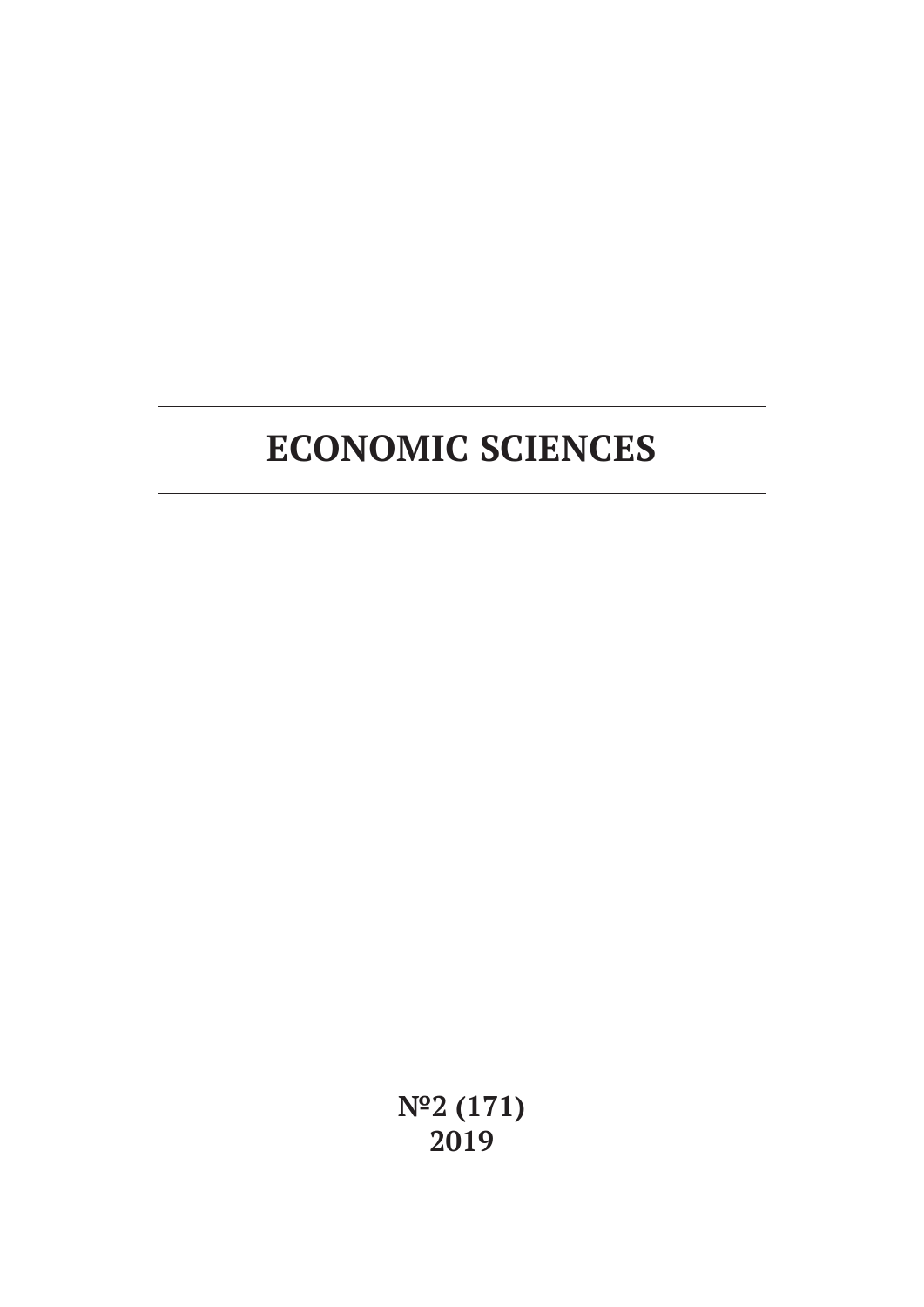#### **Editorial Council**

**V.V. Artiakov** — Doctor of Economics, Member of Russian Academy of Engineering

**R.S. Grinberg** — Doctor of Economics, Professor, Institute of Economy of Russian Academy of Sciences,

**A.G. Griaznova** — Doctor of Economics, Professor, President of Financial University under the Government of the Russian Federation

**A.G. Zeldner** — Doctor of Economics, Professor, Institute of Economy of Russian Academy of Sciences

**V.V. Ivanter** — Doctor of Economics, Professor, Director of Institute of Economic Forecasting of Russian Academy of Sciences

**N.G. Kuznetsov** — Doctor of Economics, Professor, Rostov State University of Economics

**A.V. Meshcherov** — Doctor of Economics, Professor, Chief Editor of journal "Economic Sciences"

**V.N. Ovchinnikov** — Doctor of Economics, Professor, Southern Federal University

**A.L. Porokhovski** — Doctor of Economics, Professor, Moscow State University named after M.V. Lomonosov

**S.N. Silvestrov** — Doctor of Economics, Professor, Financial University under the Government of the Russian Federation

**A.N. Shokhin** — Doctor of Economics, Professor

**M.A. Eskindarov** — Doctor of Economics, Professor, Rector of Financial University under the Government of the Russian Federation

The journal is included in the list of the Higher Accreditation Committee of The Ministry of Education and Science of Russia of the leading scientific journals and publications issued in the Russian Federation, where the main scientific results of the scientific theses for the degrees of Doctor and Candidate of Science can be found

Founder: LLC "Economic Sciences" Address: 125057, Moscow, Chapaevskii per., 3-775 E-mail: info@ecsn.ru WWW: http://ecsn.ru

The Certificate of registration of mass media: ПИ № ФС77–21147 from 28.06.2005

Subscription index 20387 (Agency "Rospechat")

ISSN 2072–0858

Issue date 28.02.2019 Format 60х84/8 Printed signatures 22.55 500 copies Printed by "24 Print" Ltd

#### **Editorial Board**

**A.V. Meshcherov** — Doctor of Economics, Professor, Chief Editor of the Journal «Economic Sciences»

**F.F. Sterlikov** — Doctor of Economics, Professor, Moscow State University of Technologies and Management named after K.G. Razumovskiy

**A.G. Zeldner** — Doctor of Economics, Professor, Institute of Economy of Russian Academy of Sciences

**V.A. Meshcherov** — Doctor of Economics, Professor

**E.V. Zarova** — Doctor of Economics, Professor, Plekhanov Russian University of Economics

**A.E. Karlik** — Doctor of Economics, Professor, St.-Petersburg State University of Economy and Finance

**N.G. Kuznetsov** — Doctor of Economics, Professor, Rostov State University of Economics

**O.J. Mamedov** — Doctor of Economics, Professor, Southern Federal University

**V.N. Ovchinnikov** — Doctor of Economics, Professor, Southern Federal University

**S.N. Silvestrov** — Doctor of Economics, Professor, Financial University under the Government of the Russian Federation

**K.N. Korischenko** — Doctor of Economics, Professor, Russian Presidential Academy of National Economy and Public Administration

**A.A. Bakulina** — Doctor of Economics, Professor, Financial University under the Government of the Russian Federation

**V.A. Savinova** — Doctor of Economics, Professor, Samara State University of Economics

**E.N. Valiyeva** — Doctor of Economics, Professor, Samara State University of Economics

**G.D. Fainshtein** — PhD in Economics, Tallinn University of Technology

**V.A. Piskunov** — Doctor of Economics, Professor, Samara State University of Economics

**A.M. Petrov** — Doctor of Economics, Professor, Financial University under the Government of the Russian Federation

**P.V. Pavlov** — Doctor of Economics, Associate Professor, Southern Federal University

**O.A. Khokhlova** — Doctor of Economics, Professor, East-Siberian University of Technology and Management

#### **Chief Editor:**

**A.V. Meshcherov** — Doctor of Economics, Professor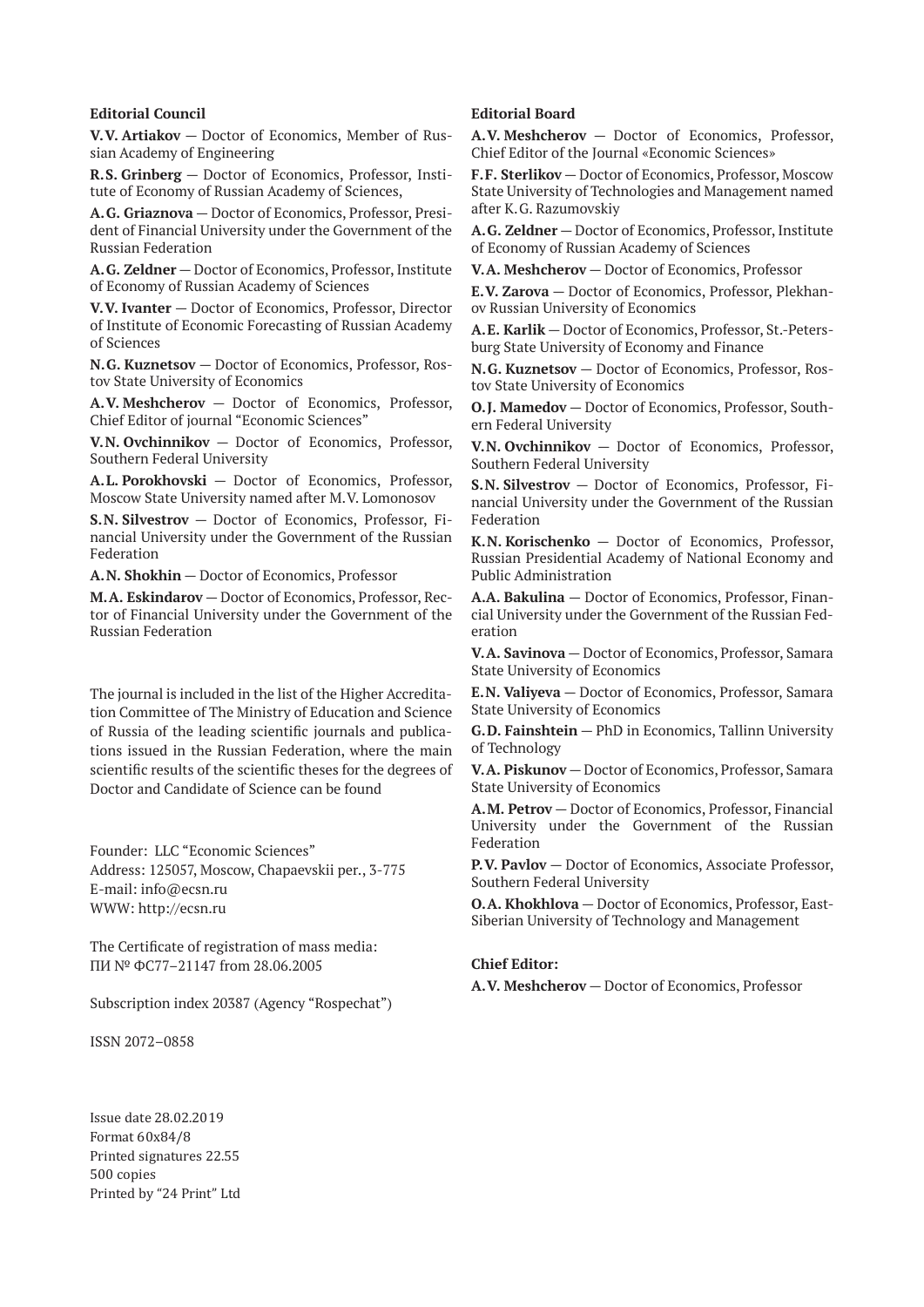## **CONTENTS**

# **ECONOMIC THEORY**

| <b>Mishin A.Y.</b> Formal institutes and their role in the regulation process of a commercial bank 177 |  |
|--------------------------------------------------------------------------------------------------------|--|
| Belozorova E.N., Sultanova I.P. Digitalization of the economy and barriers to entry                    |  |
|                                                                                                        |  |

## **ECONOMICS AND MANAGEMENT OF NATIONAL ECONOMY**

| Volkov D.V. Theoretical foundations of model and constructive management of the digital                                                                                   |  |
|---------------------------------------------------------------------------------------------------------------------------------------------------------------------------|--|
| Gorbashko E.A., Kamynina N.R. Digitalization in public management of real estate                                                                                          |  |
|                                                                                                                                                                           |  |
| Tsou Tun Classification of sustainable logistic decisions: a multicriterial approach  181                                                                                 |  |
| Seyidova M.R. To the question of the basic approaches of regulation of transboundary                                                                                      |  |
| Kievich A.V., Prigodich I.A., Kononchuk I.A. Analysis of the Carnet TIR application                                                                                       |  |
|                                                                                                                                                                           |  |
| Sumenkov M.S., Sumenkov S.M., Novikova N.U. Economic-mathematical analysis                                                                                                |  |
| Sarah N.M., Nosov V.V., Dibrova Z.N., Bobkov A.N., Eidinow H.T. International<br>and domestic experience in the development of the market of milk and dairy products  184 |  |
| Trutnev D.M. Innovative activity and agrotechnoparks in the agricultural sector                                                                                           |  |
| Belyaev V.I., Kudinova M.G., Fedulova I.V., Bezgodova O.I., Kudinov B.D.<br>Influence of socio-economic factors on the process of reproduction of labor resources         |  |
| Khatanzeysky K.K., Zabelin B.F., Nikishin V.M., Konnikov E.A. Functional instability                                                                                      |  |
| Khotyasheva O.M., Slesarev M.A. SME state regulation measures in the EU and Russia (Part 2) 186                                                                           |  |
| Hurmagov I.A. To the question of the financing of the development programmes                                                                                              |  |
| Popova E.A., Bazelyuk V.V., Demin A.A. Psychological minieconomy of the developing                                                                                        |  |
| Jamaludinova M.U. Organization of activities of regional executive authorities to support                                                                                 |  |

# **FINANCE, MONEY CIRCULATION AND CREDIT**

| <b>Rovbel R.L.</b> The cost aspect of the IMCP (initial maximum contract price) in procurement |  |
|------------------------------------------------------------------------------------------------|--|
|                                                                                                |  |
| Levchenko L.V., Chechenkova E.A. Electronic cash: theoretical aspects of the study  190        |  |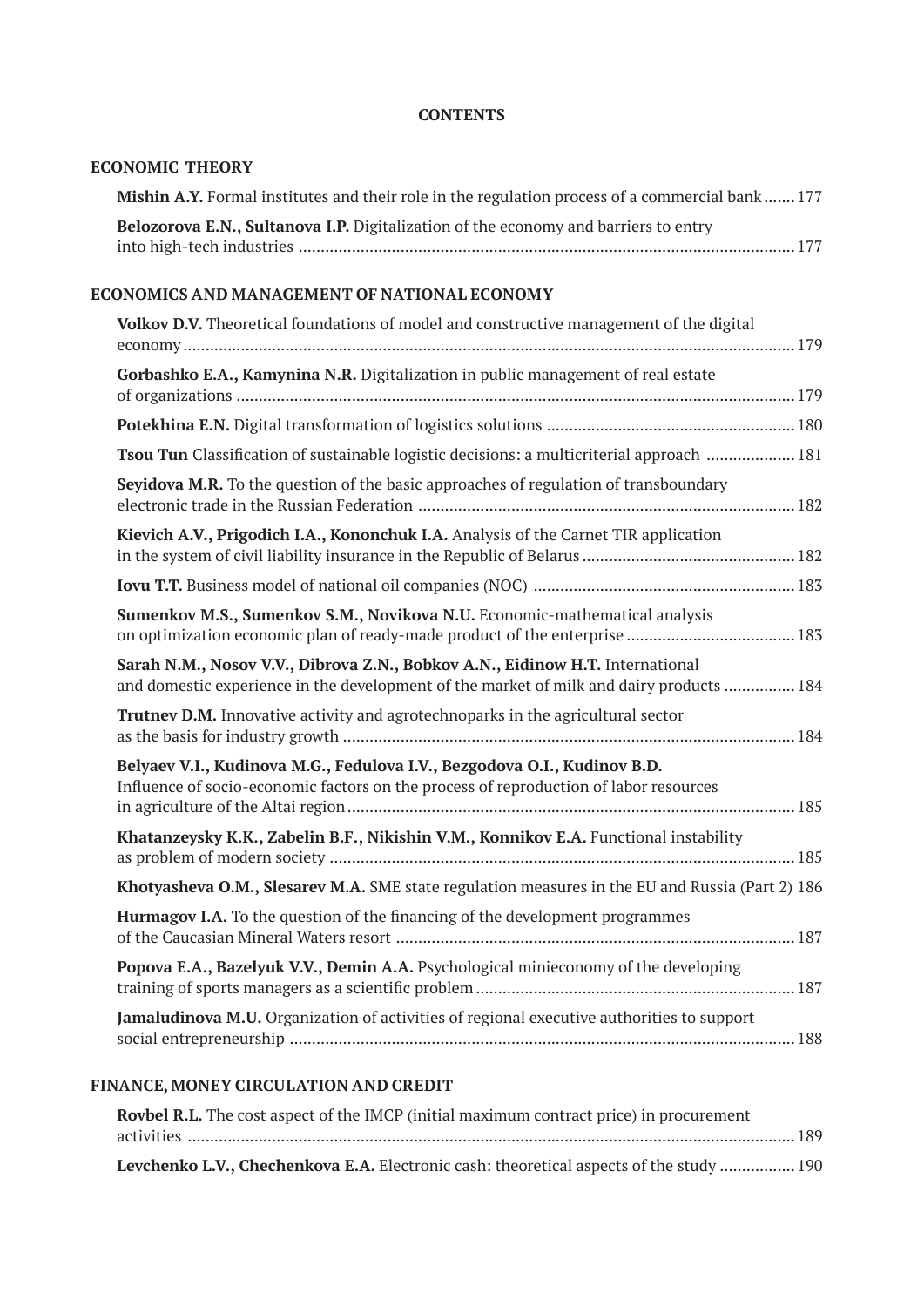# **BOOK KEEPING, STATISTICS**

| Burtseva K.Y., Petrov A.M., Gizatullina O.M. Balanced scorecard as a method of estimation of<br>efficiency of activity of representative offices of business entities of Russia abroad  190 |  |
|---------------------------------------------------------------------------------------------------------------------------------------------------------------------------------------------|--|
| Schneider O.V., Petrov A.M., Borovitskaya M.V. System for assessment of risks caused by<br>the influence of the harsh climatic conditions on the economy of the arctic zone of the Russian  |  |
| Barilenko V.I., Nikiforova E.V. Production waste: current issues and technical and economic                                                                                                 |  |
| Nikiforova N.A., Milovidova S.N. Comparative analysis of factors and incentives for waste                                                                                                   |  |
| Petrov A.M., Burtseva K.Y., Korolev A.A. Foreign companies representative offices functioning                                                                                               |  |

# **WORLD ECONOMY**

| <b>Baryshnikov P.Y.</b> Megaregional partnerships in the transatlantic region: challenges |  |
|-------------------------------------------------------------------------------------------|--|
|                                                                                           |  |
| Alekseev P.V. On directions of development of Russian-Chinese investment cooperation  193 |  |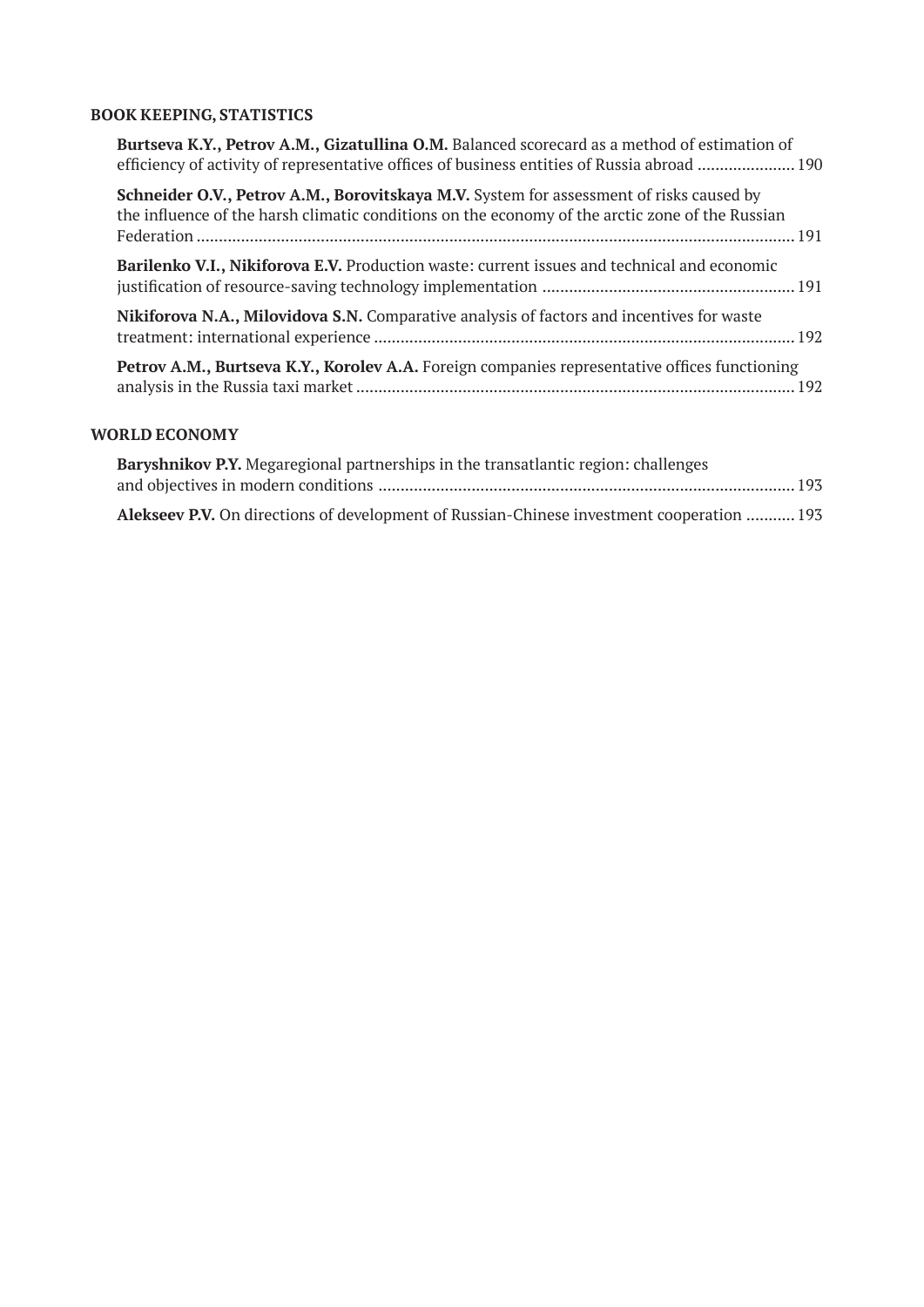## **ECONOMIC THEORY**

# **FORMAL INSTITUTES AND THEIR ROLE IN THE REGULATION PROCESS OF A COMMERCIAL BANK**

#### ©© 2019 **Mishin Alexey Yurievich**

Head of the Subcommittee on protection of creditors' rights of the Committee on Financial Services of Business Russia All Russia Public organization "Business Russia" 1, 2-nd Vrazhskiy pereulok, Moscow, 119121, Russia E‑mail: Alink2501@gmail.com

The article considers the influence of formal institutions on the functioning of commercial banks. It is shown that the main task of the formal institutions governing the banking sector is to create conditions that ensure the realization of public interests, aimed at meeting the needs of business entities, increasing the competitiveness of the domestic economy and increasing the level of well-being of the population

*Key words: commercial bank, institution, formal institution, routine, state, credit, institutional interest, economic interest*

*Received for publication on 08.02.2019*

# **DIGITALIZATION OF THE ECONOMY AND BARRIERS TO ENTRY INTO HIGH-TECH INDUSTRIES**

©© 2019 **Belozorova Elvira Nailevna** Ph.D. in Economics, Associate Professor, Department of Digital Economy Plekhanov Russian University of Economics 36, Stremyanny Lane, Moscow, 115093, Russia E-mail: Elvira-valet@mail.ru

> ©© 2019 **Sultanova Irina Petrovna** Graduate Student, Department of Economic Theory Plekhanov Russian University of Economics 36, Stremyanny Lane, Moscow, 115093, Russia E‑mail: 9914077@gmail.com

The article considers approaches to forecasting the future on the basis of the fact that the economy is becoming digital, in this case, we look for entry barriers into high-tech industries, including their dual nature, the benefits they provide and the risks they carry. Ten main barriers are identified: intellectual property, marketing strategy, market power of giants, infrastructure, political confrontation, national security, life cycle of high-tech goods, staffing, global value chains, technological saturation.

The methodological basis of the research is based on the General scientific methods: the analysis of domestic and foreign literature on the problems of digital economy and the entry barriers into the industry; the generalization of the knowledge and systemically structured integration of the proposed barriers.

- Main results:
- The Digitalization of the economy carries a change in the traditional barriers of the entry into the industry, as the physical boundaries of production, storage, trade and any other traditional principles of doing business disappear.
- The main barrier to free economic space will be the intellectual property. By now, it is already included in the trade turnover alongside goods and services, and every year its importance grows more and more.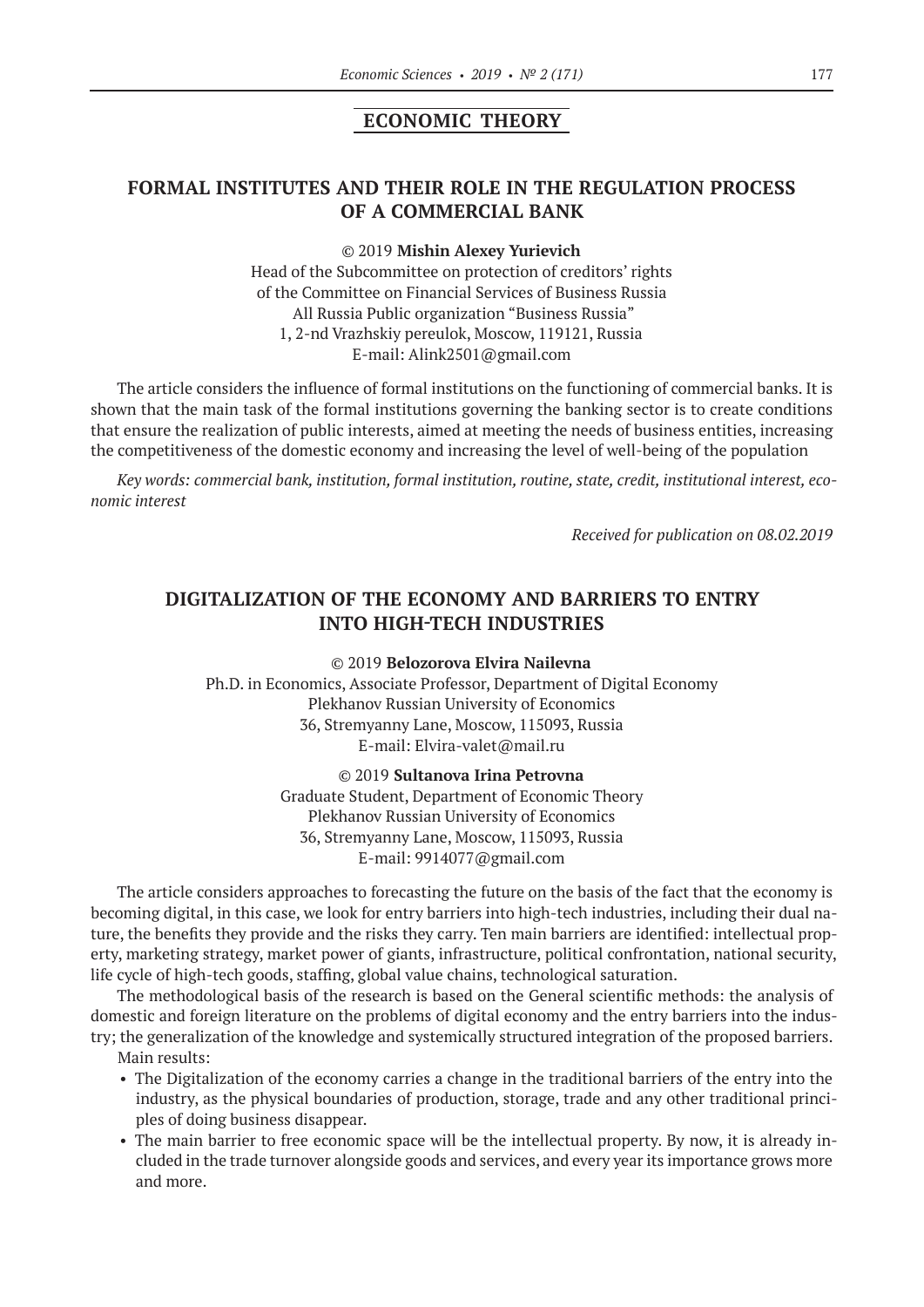• The main risks that the economy of the future carries are disharmony and reduction of the creative component Of the human Creator, the world economic order will change in the near future, so it will integrate all social, economic, political and other systems.

*Key words: digital economy, high-tech industries, barriers to entry into the industry, intellectual property.*

#### **References**

- 1. *Akberdina V.V.* Cifrovizaciya industrial`ny`x ry`nkov: regional`ny`e osobennosti // Upravlenecz 2018, t. 9, n. 6, cc. 78–87. [Digitalization of industrial markets: Regional characteristics. Upravlenets — The Manager, 2018, vol. 9, no. 6, pp. 78–87.]
- 2. *Voskanyan E., Krivoshapka I.* Cifrovizaciya e`konomiki: vliyanie na upravlenie // E`ffektivnoe antikrizisnoe upravlenie 2016. № 6 (99). S. 6–11. [Digitalization of the economy: the impact on management // Effective crisis management. 2016. № 6 (99). P. 6–11.]
- 3. *Glazyev S.Y.* Informacionno-cifrovaya revolyuciya// Evrazijskaya integraciya: e`konomika, pravo, politika. 2018. № 1 (23). S. 70–83. [Information and digital revolution// Eurasian integration: economy, law, politics. 2018. № 1 (23). P. 70–83.]
- 4. *Dementiev V., Ustyuzhanina E.* Vklyuchenie otechestvennoj e`konomiki v global`ny`e cepochki sozdaniya stoimosti: sozidatel`ny`j potencial i riski Rossijskij e`konomicheskij zhurnal № 22016g. c 19–34. [The domestic economy inclusion in global value chains: creative potential and risks // Russian economic journal № 22016. P.19–34.]
- 5. *Ergin S.*M Identifikaciya bar`erov vxoda v ry`nok dlya celej vy`bora organizacionny`x form monopolizirovannogo ry`nka // Teoreticheskaya e`konomika. 2016. № 5 (35). S. 7–16. [Entry market barriers identification for the purposes of selection of organizational forms of monopolized market // The theoretical economy 2016. № 5 (35). p.  $7-16.$ ]
- 6. *Ziganshina L.E., Niyazov R.R.* Nee`tichnoe prodvizhenie lekarstv farmacevticheskoj industriej osnovnoj bar`er k ix racional`nomu ispol`zovaniyu // Kazanskij medicinskij zhurnal. 2013. t. 94. № 2. s. 240–244. [Unethical drug promotion by pharmaceutical industry as the main barrier to the rational use of medicines // Kazan medical journal 2013. т. 94. № 2. с. 240–244.]
- 7. *Konina N.Y.* Shestoj texnologicheskij uklad i menedzhment sovremenny`x kompanij // Voprosy` e`konomiki i prava. 2014. № 69. S. 43–46. [The sixth technological structure and the companies management // Economic and legal issues. 2014. No. 69. P. 43–46.]
- 8. *Lukyanov S., Kislyak N.* Otraslevy`e bar`ery` vxoda kak vazhnejshij instrument politiki ogranicheniya konkurencii // Voprosy` e`konomiki.— 2007.— № 2. S. 101–110. [Industry entry barriers as the most important instrument of the restriction policy of competition // Economy questions.  $- 2007. - N^{\circ} 2.$  P. 101-110]
- 9. *Trubnikov D.A., Trubnikova E.I.* Prava intellektual`noj sobstvennosti: motivaciya ili zagraditel`ny`j bar`er? // Infokommunikacionny`e texnologii. 2014. T. 12. № 4. S. 106–110. [Intellectual property right: the motivation or the barriers? // Infocommunication Technologies 2014. Т. 12. № 4. С. 106–110.]
- 10. *Ustyuzhanina Y.V., Sigarev A.V., Shein R.A.* Cifrovaya revolyuciya i fundamental`ny`e izmeneniya v e`konomicheskix otnosheniyax // Vestnik Chelyabinskogo gosudarstvennogo universiteta. 2017. № 10 (406). S. 15–25. [Digital revolution and fundamental changes of economic relation // Bulletin of Chelyabinsk State University. 2017. No. 10 (406). Economic Sciences. Iss. 58. Р. 15–25.]
- 11. *Tvetkov V.A., Stepnov I.M., Kovalchuk Y.A.* Realizaciya strategij novoj industrializacii e`konomiki // Vestnik Finansovogo universiteta. 2016. T. 20. № 6 (96). S. 19–30. [Implementation of the new industrialization strategy in the economy // Bulletin of the Financial university,  $N^{\circ}$  . 20.  $N^{\circ}$  6 (96). p. 19–30.]
- 12. *Preston McAfee R., Mialon H., Williams M.* What Is a Barrier to Entry? // The American Economic Review.— 2004.— Vol. 94, No2.
- 13. *Boldrin M., Levine D.K.* Against Intellectual Monopoly. Cambridge University Press, 2008.— 323 p.
- 14. *Mak Rayan* Voyna dronov: kak Frenk Van sozdal novyy rynok i stal milliarderom // Forbes Media, www.forbes.ru [Mac Ryan War drones: how Frank Van created a new market and became a billionaire // Forbes Media, www.forbes. ru]
- 15. «Nachala politicheskoy ekonomii i nalogovogo oblozheniya», 1817 ["The Beginning of Political Economy and Taxation", 1817]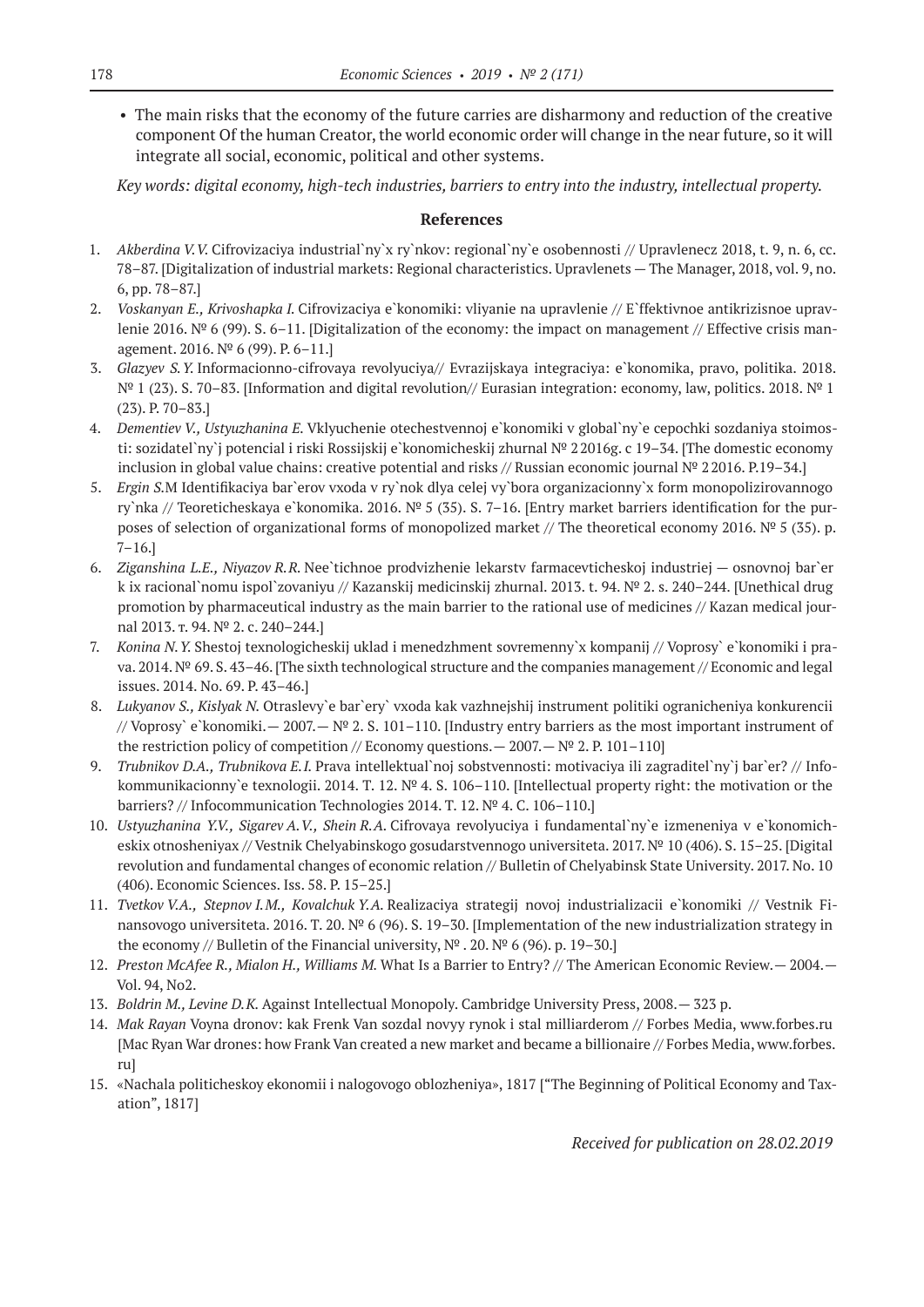## **ECONOMICS AND MANAGEMENT OF NATIONAL ECONOMY**

# **THEORETICAL FOUNDATIONS OF MODEL AND CONSTRUCTIVE MANAGEMENT OF THE DIGITAL ECONOMY**

#### ©© 2019 **Volkov Denis Vladimirovich**

Senior Investment Manager Investment Company LLC «DI»

The article focuses on the management of the digital economy as a macrosystem, the role of model-constructive tools, economic and mathematical methods and the role of latest computational and information tools for increasing the efficiency of this management and determination of the most important areas of digital economy in modern Russia.

*Key words: industrial revolution, macrosystem, digital economy, digital economy management, model-constructive management tools, economic modeling.*

*Received for publication on 28.02.2019*

# **DIGITALIZATION IN PUBLIC MANAGEMENT OF REAL ESTATE OF ORGANIZATIONS**

#### ©© 2019 **Gorbashko Elena Anatolyevna**

Doctor of Economics, Professor

Vice-Rector for Research, Head of the Department Project of Management and Quality Management Saint Petersburg State University of Economics 21, Sadovaya street, St. Petersburg, 191023, Russia

#### ©© 2019 **Kamynina Nadezhda Rostislavovna**

PhD, Associate Professor Associate Professor of the Department of Land Law and Real Estate State Registration Moscow State University of Geodesy and Cartography 4, Gorokhovsky pereulok, Moscow, 105064, Russia Е‑mail: kamyninan@gmail.com

The research summarizes the directions, activities, international experience and prospects for the digitalization of public management of real estate of organizations in terms of improving its quality. In particular, in order to enhance the quality of real estate public management, it is justified the need to introduce the information base of characteristics and indicators of the integrated utility of real estate public management as a setting task for developing and implementing IT projects aimed at improving the intellectual analysis quality and decision making in terms of real estate public management

*Key words: digitalization, modernization, quality of real estate public management.*

#### **References**

- 1. Informatsionnyye tekhnologii v gosudarstvennom i munitsipal'nom upravlenii: uchebnoye posobiye dlya bakalavriata i magistratury [Information technology in state and municipal management: a textbook for undergraduate and graduate programs] / O.A. Morozova, V.V. Loseva, L.I. Ivanova.— 2-nd edition, updated — M.: Urait Publishing House, 2018.— 142 p.
- 2. *Kamynina, N.R*. Kontseptual'naya model' informatsionnogo obespecheniya kadastrovogo ucheta nedvizhimosti v Rossiyskoy Federatsii [A conceptual model of information support of real estate cadastral registration in the Russian Federation]. Avtoreferat dis. … kandidata tekhnicheskikh nauk 25.00.26, Moscow State University of Geodesy and Cartography, Moscow, 2013.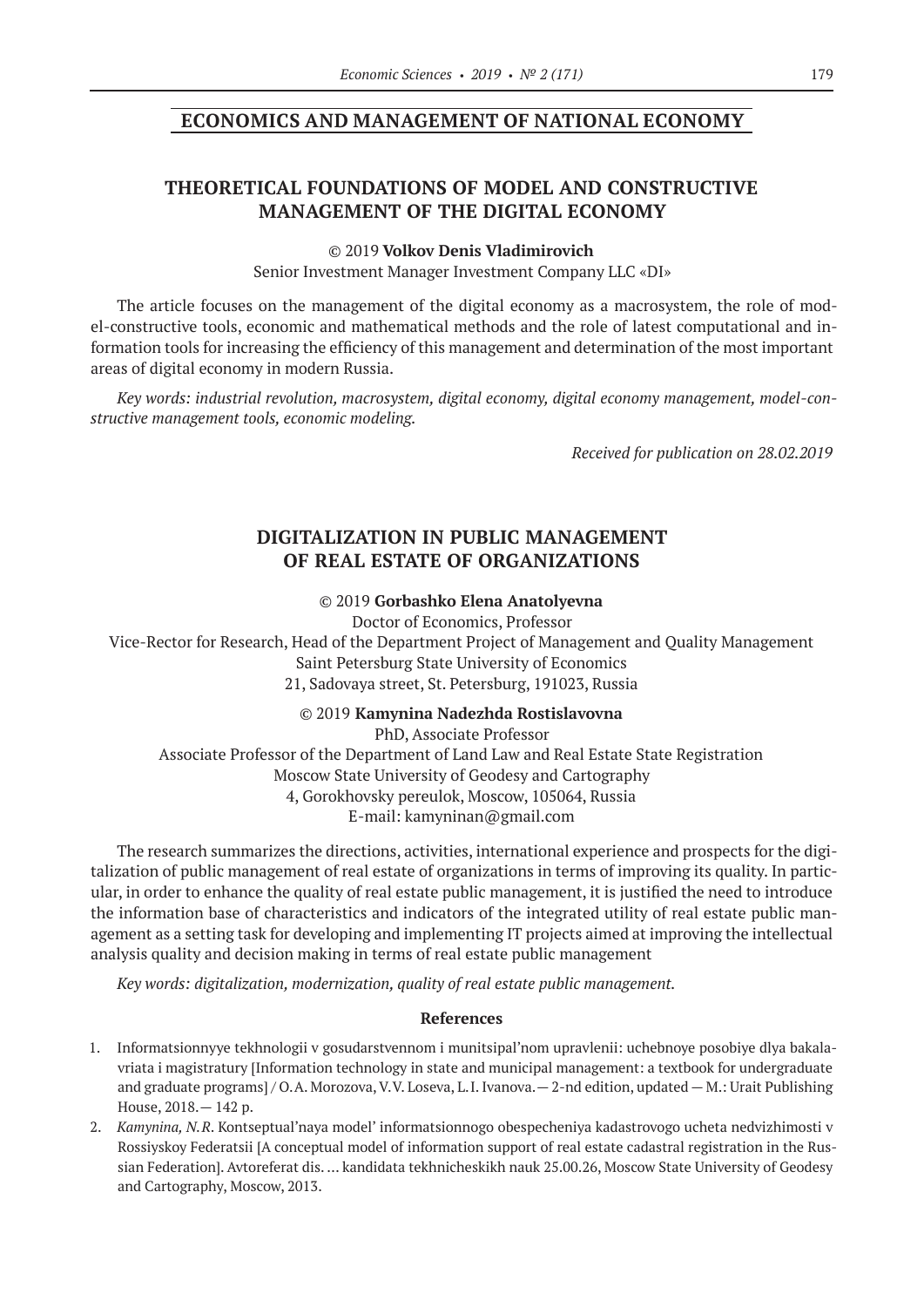- 3. *Makarenya, T.A, Bystraya, Y.S.* Arkhitektura predpriyatiya: instrument resheniya protivorechiy upravleniya predpriyatiyem [Enterprise architecture: a tool for resolving contradictions in enterprise management]//Gosudarstvennoye i munitsipal'noye upravleniye. Uchenyye zapiski SKAGS.— 2015. -№ 4.— Рр.48–52.
- 4. Official website. Rosreestr. Nachal'nik Upravleniya informatsionnykh tekhnologiy Rosimushchestva Aleksandra Osipova prinyala uchastiye v konferentsii IT Government Day 2018 [Head of the Information Technologies Department of the Federal Agency for State Property Management took part in the conference "IT Government Day 2018"]. Press release dated 03/01/2018.—URL: https://www.rosim.ru/press/news/32693 (access date: 09.10.18).
- 5. Official website. Rosreestr. Infrastruktura prostranstvennykh dannykh RF [Spatial data infrastructure of the Russian Federation].—URL: https://rosreestr.ru/site/activity/infrastruktura-prostranstvennykh-dannykh-rossiyskoy-federatsii/ (access date: 09.10.18).
- 6. Official website. Open data of Russia.—URL: https://data.gov.ru/opendata/7708660670-reestr-fgis (access date: 11.10.18).
- 7. *Petrov M., Burov V., Shklyaruk M., Sharov A.* Gosudarstvo kak platforma. (Kiber) Gosudarstvo dlya tsifrovoy ekonomiki. Tsifrovaya transformatsiya [State as a platform. (Cyber) State for the digital economy. Digital transformation].[Online resource].— M.: Centre for strategic research.— April, 2018.— 52 p.—URL: https://www.csr.ru/ wp-content/uploads/2018/05/GOSUDARSTVO-KAK-PLATFORMA\_internet.pdf (access date: 09.10.18)
- 8. Programma «Tsifrovaya ekonomika Rossiyskoy Federatsii»: rasporyazheniye Pravitel'stva Rossiyskoy Federatsii ot 28/07.2017 № 1632-r. [The program «Digital Economy of the Russian Federation»: Order of the Government of the Russian Federation dated July 28, 2017 No. 1632-r]. - - URL: http://static.government.ru/media/files/9gFM4FHj4PsB79I5v7yLVuPgu4bvR7M0.pdf (access date: 09.10.18).
- 9. Rossiya onlayn: chetyre prioriteta dlya proryva v tsifrovoy ekonomike [Russia online: four priorities for a breakthrough in the digital economy]/*Stepanenko A., Bank B., Butenko V.* [and others]. [Online resource].— The Boston Consulting Group.— October, 2017. — 28 p. — URL: http://image-src.bcg.com/Images/Russia-Online tcm27– 178074.pdf (access date: 09.10.18).
- 10. Tekhnologicheskoye budushcheye rossiyskoy ekonomiki [Technological future of the Russian economy [Text]: report for the XIX intern. scientific conference on problems of economic and social development, Moscow, 10–13 Apr. 2018 / edited by L.M. Gokhberg; National Research University Higher School of Economics.— M .: Publishing House of the Higher School of Economics, 2018.— 193 p.
- 11. Tsifrovaya ekonomika: kratkiy statisticheskiy sbornik [Digital economy: a short statistical compendium] / G.I. Abdrakhmanova, L.M. Gokhberg, A.V. Demyanova, and others. National Research University Higher School of Economics.— M.: HSE, 2018.— 96 p.— URL: https: //issek.hse.ru/data/2018/07/27/1152150310/ice2018kr.PDF (access date: 11.10.18).

*Received for publication on 14.01.2019*

# **DIGITAL TRANSFORMATION OF LOGISTICS SOLUTIONS**

©© 2019 **Potekhina Elena Nikolaevna**

Ph.D. in Economics, Associate Professor Mari State University 1, Lenin Area, Yoshkar-Ola, 424000, Russia E-mail: vilor@mail.ru

Logistics activities are aimed at making effective management decisions in terms of automation and integration of business processes ensures the smooth operation of the entire economic complex as a whole. The vector of development, aimed at the use of digital technologies, allows you to track and accurately adjust the slightest changes and shifts that occur both within the enterprise and for the most part outside it.

*Key words: logistics, innovations, digitalization, business processes.*

*Received for publication on 14.01.2019*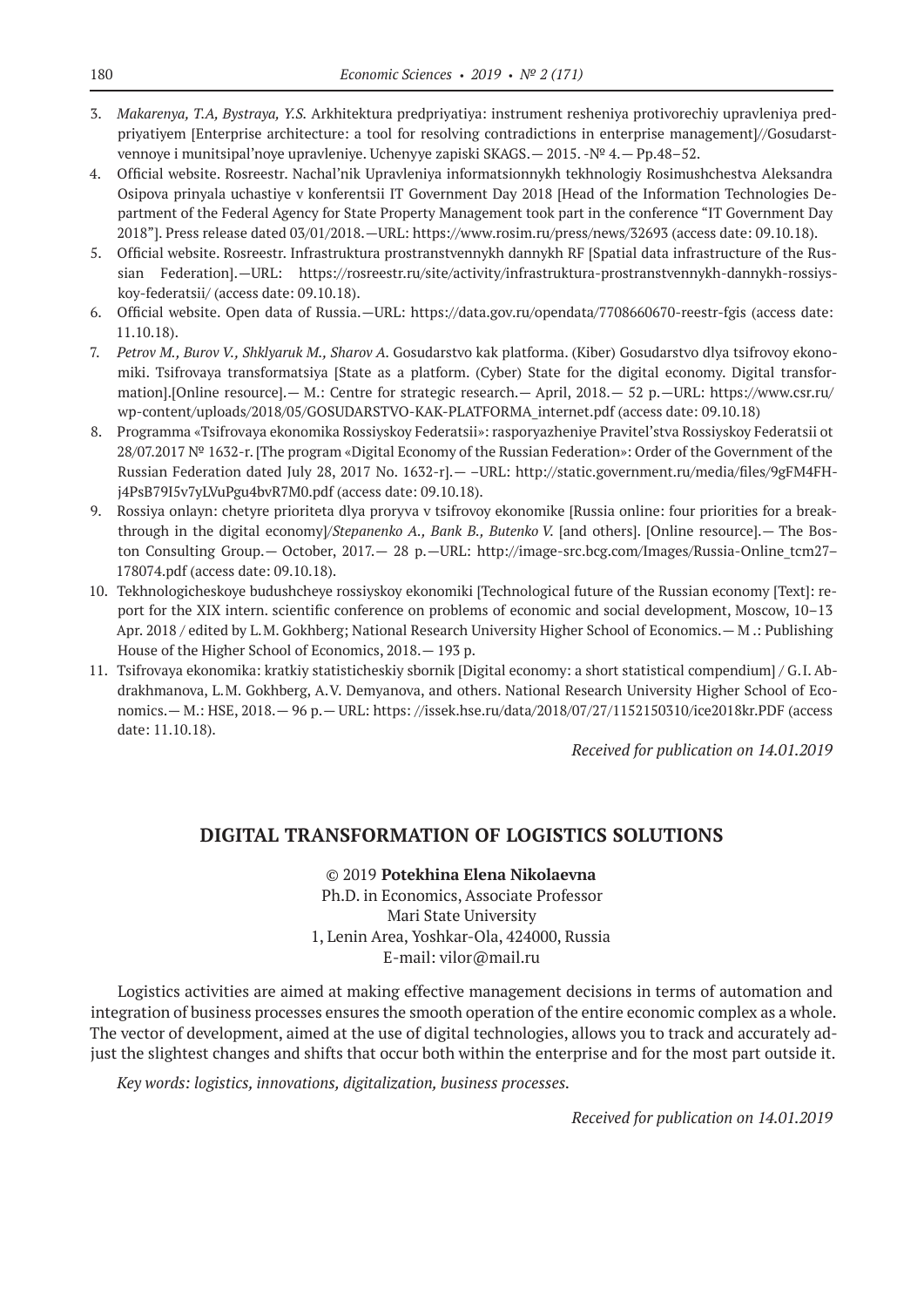# **CLASSIFICATION OF SUSTAINABLE LOGISTIC DECISIONS: A MULTICRITERIAL APPROACH**

©© 2019 **Tsou Tun**

Graduate Student, Department of Logistics and Supply Chain Management Saint-Petersburg State University of Economics 21, Sadovaia Street, Saint-Petersburg, 191023, Russia E‑mail: tszou.tun@yandex.ru

The concept of ecological (green) logistics as a factor of sustainable development in the economic, social and environmental spheres of society's life is increasingly being discussed in scientific circles. In this article, the author has attempted to analyze the main logistics trends in the concept of sustainable development, following which reduces the negative impacts of the company on the ecosystem, reduces the burden on the environment and reduces costs throughout the supply chain. A classifier of sustainable logistics decisions has been developed for a number of parameters. The main problems that companies face when trying to transition to the concept of sustainable logistics are identified, and the main directions for solving these problems are indicated.

*Key words: sustainable development, green logistics, ecological logistics, sustainable logistics, sustainable logistic decisions.*

#### **References**

- 1. *Dmitriev A.V.* Digital Logistics in Sustainable Development // Bulletin of the Faculty of Management of Saint-Petersburg State University of Economics. 2018. № 3. P.302–308. (in Russian)
- 2. *Kapustina L.M.* "Green" technologies in logistics activities // Bulletin of the Ural State University of Economics. 2016. № 2 (64). P.114–122. (in Russian)
- 3. *Konnikov E.A., Konnikova O.A.* Trends in sustainable marketing in the production and logistics // Bulletin of the Faculty of Management of Saint-Petersburg State University of Economics. 2018. № 3. P.410–416. (in Russian)
- 4. *Omelchenko I.N., Aleksandrov A.A., Brom A.E., Belova O.V.* The main directions of development of logistics of the XXI century: resource conservation, energy and ecology // Humanitarian Bulletin of MSTU: electron. journ. 2013. № 10 (12). URL: http://hmbul.bmstu.ru/catalog/econom/log/118.html. (in Russian)
- 5. *Rykalin A.* Logistics support and support for the implementation of environmental resource-saving projects // Logistics. 2015. № 11. P. 46–50. (in Russian)
- 6. *Sakal P., Fidlerova H.* Sustainable logistics strategy as part of a business strategy // Problems of Territory Development. 2013. № 3 (65). P. 25–30. (in Russian)
- 7. *Sokolova E.L.* Corporate social responsibility in the management of the organization's logistics activities // Logistics systems in the global economy. 2018. No. 8. P. 235–237. (in Russian)
- 8. *Yuldasheva O.U., Solovyova Yu.N., Pogrebova O.A., Khalina E.*V, *Shirshova O.I.* Sustainable marketing: the theory and practice of sustainable consumption — monograph. St. Petersburg: Publishing House of St. Petersburg State University of Economics, 2017. (in Russian)
- 9. *Gromov V.* Green Logistics in Russia (Review article) // Russian Journal of Logistics and Transport Management. 2014. Vol. 1. No. 2. P. 36–44.

*Received for publication on 14.02.2019*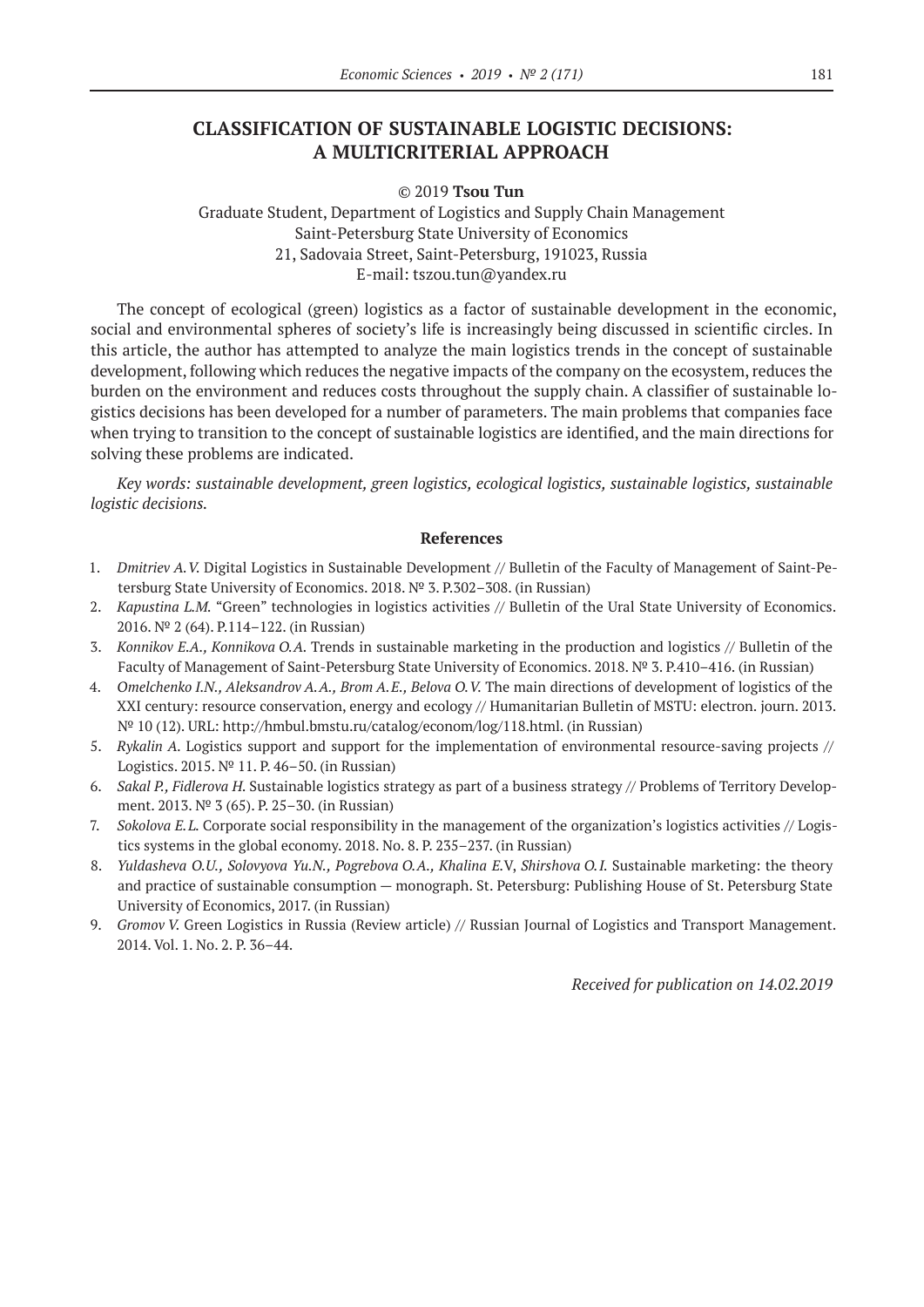# **TO THE QUESTION OF THE BASIC APPROACHES OF REGULATION OF TRANSBOUNDARY ELECTRONIC TRADE IN THE RUSSIAN FEDERATION**

©© 2019 **Seyidova Marina Rayfudinovna** Postgraduate Student, Department of the Trade Plekhanov Russian University of Economics 36, Stremyanii per., Moscow, 117997, Russia E‑mail: msadyki@gmail.com

The article considers the current state of development of cross-border e-commerce in the Russian Federation and possible methods of its regulation in the light of global approaches and prospects. It also analyzes changes in the global economy, which in a certain way will reflect on regulatory methods in the medium and long term. Analyzed the possible economic trends. A key factor in the development of cross-border e-commerce is the creation of conditions for a favorable investment climate for entrepreneurs and a comfortable consumer environment for buyers.

*Key words: e-commerce, e-commerce, cross-border e-commerce, online commerce.*

*Received for publication on 14.02.2019*

# **ANALYSIS OF THE CARNET TIR APPLICATION IN THE SYSTEM OF CIVIL LIABILITY INSURANCE IN THE REPUBLIC OF BELARUS**

©© 2019 **Kievich Alexander Vladimirovich** Doctor of Economic Sciences, Professor of the Department of Finance Polesye State University 23, The Dnieper Flotilla Street, Pinsk, 225710, Republic of Belarus Е‑mail: a.v.kievich@yandex.ru

©© 2019 **Prigodich Irina Aleksandrovna** Ph.D. in Economics, Associate Professor of the Department of Finance Polesye State University 23, The Dnieper Flotilla Street, Pinsk, 225710, Republic of Belarus E-mail: prigodich.ira@yandex.by

©© 2019 **Kononchuk Irina Anatolyevna** Ph.D. in Economics, Associate Professor of the Department of Finance Polesye State University 23, The Dnieper Flotilla Street, Pinsk, 225710, Republic of Belarus E-mail: i kononchuk@mail.ru

Features of insurance of civil liability to customs authorities with the of Carnet TIR application is in the covering liability to customs authorities for obligations that arise when damage is caused by the insured. This liability arises from the use in the international guarantee chain of each individual Carnet TIR, which is provided during the validity period of the insurance policy. The article is devoted to the study of its organization in the Republic of Belarus and the dynamics of development in the country according to the data for 3 years.

*Key words: Carnet TIR, cargo transportation, customs, border, insurance, responsibility.*

*Received for publication on 28.02.2019*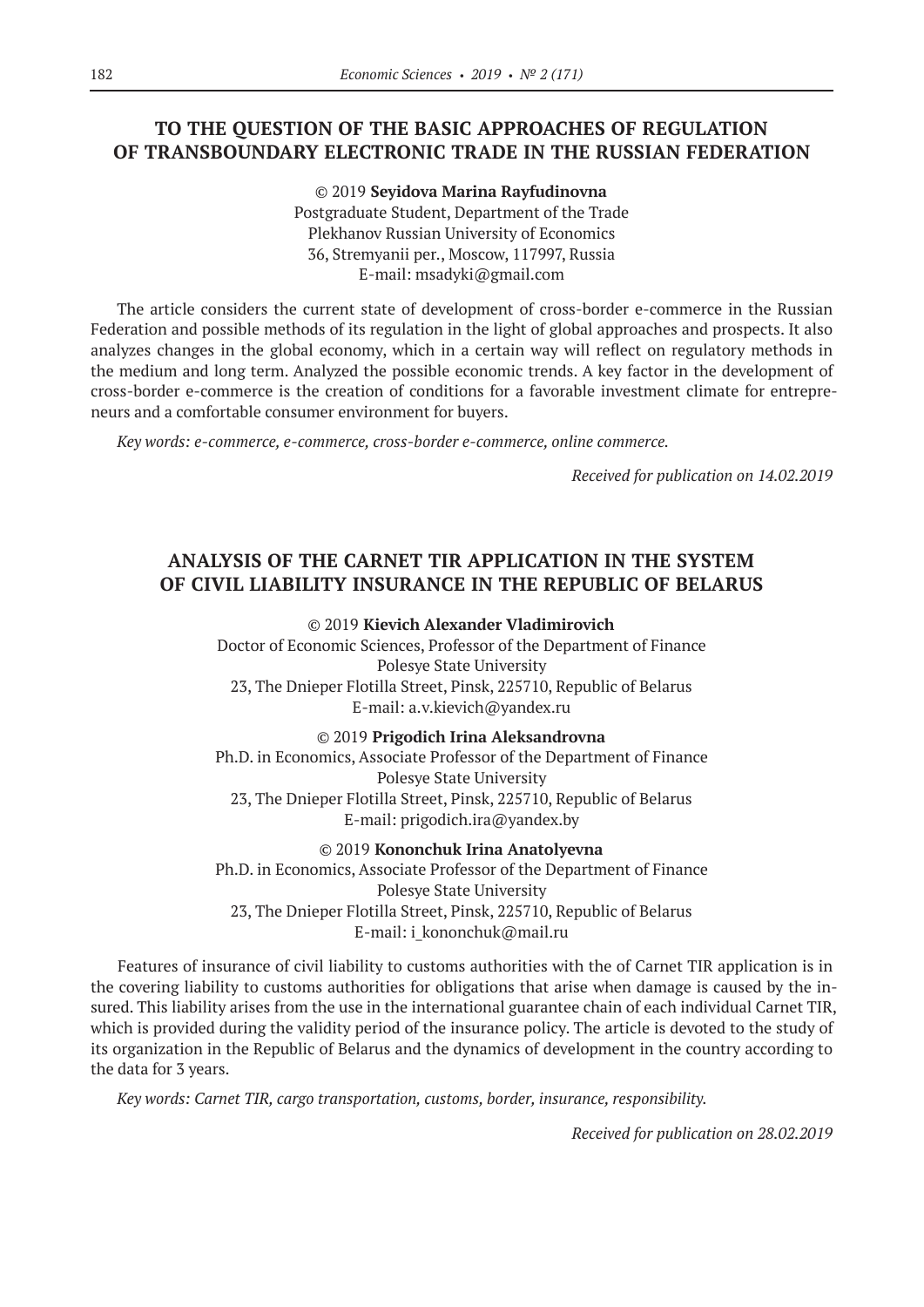## **BUSINESS MODEL OF NATIONAL OIL COMPANIES (NOC)**

©© 2019 **Iovu Theodore Tudorovich**

Graduate Student The Russian Academy of National Economy and the State Service under the President of the Russian Federation 82, Vernadsky Avenue, Moscow, 119571, Russia E-mail: iovu.teodor@mail.ru

In this article author gives the mark and review of issues of national oil companies, their strategies and future tendencies. The role of National Oil companies is increasing on the issues of global oil market changes in demand and finding new deep fields with national and political development. Historical National Oil Companies own and manage all national gas supply chain, from upstream to downstream. In the past years author sees the tendencies of increasing competing with Worild Oil Companies.The most National Oil companies are involved in M&A, Based on M&A, National Oil Companies tries to become global.

*Key words: National Oil Companies, International Oil Companies, Technologies, Business Model.*

*Received for publication on 15.02.2019*

# **ECONOMIC-MATHEMATICAL ANALYSIS ON OPTIMIZATION ECONOMIC PLAN OF READY-MADE PRODUCT OF THE ENTERPRISE**

©© 2019 **Sumenkov Mikhail Sergeevich**

Doctor of Economics, Professor Ural State Law University 21. Komsomolskaya Street, Ekaterinburg, 620137, Russia

©© 2019 **Sumenkov Sergei Mikhailovich** Сandidate of Economics, Associate Professor Chair of Business Law Ural State Law University 21. Komsomolskaya Street, Ekaterinburg, 620137, Russia E‑mail: ssm0001@yandex.ru,

©© 2019 **Novikova Natalia Urjevna** Senior Lecturer Chair of Financial markets and Banking Ural State University of Economics 62/45, March 8 / People's Will Street, Ekaterinburg, 620144, Russia E-mail: novikova ny@mail.ru

The article completes a series of scientific research devoted to the methodology of optimization of economic plan of the ready-made production plant. The methodology in question includes economic and mathematical model of the direct and dual problem, information technology, economic and mathematical analysis of the optimal solution in cases of different ways of the plant function.

*Key words: economic-mathematical model, optimum, economic-mathematical. analysis, dual problem, stability plan, optimal solution.*

*Received for publication on 15.02.2019*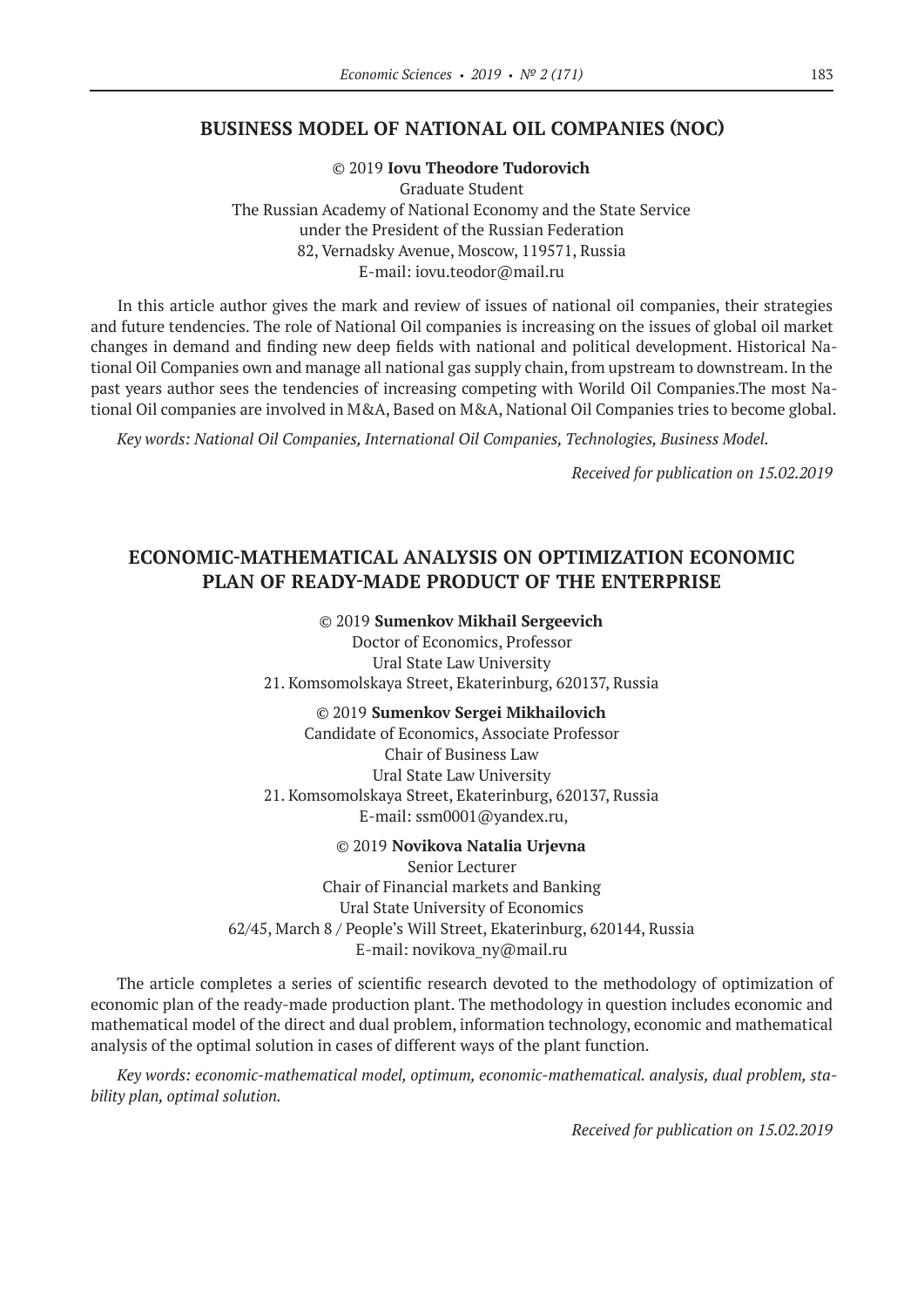# **INTERNATIONAL AND DOMESTIC EXPERIENCE IN THE DEVELOPMENT OF THE MARKET OF MILK AND DAIRY PRODUCTS**

## ©© 2019 **Sarah Natalia Mikhailovna**

PhD in Technical Sciences, Associate Professor, Department of Economics and Management Moscow State University of Technologies and Management named after K.G. Razumovsky 73, Zemlianoi Val Street., Moscow, 109004, Russia E‑mail: natalya.mixajlovna.1979@mail.ru

## ©© 2019 **Nosov Vladimir Vladimirovich**

Doctor of Economics, Professor, Department of Economics and Management Moscow State University of Technologies and Management named after K.G. Razumovsky 73, Zemlianoi Val Street., Moscow, 109004, Russia

## ©© 2019 **Dibrova Zhanna Nikolaevna**

Ph.D. in Economics, Associate Professor, Director of the Department of Legal and Personnel Support Moscow State University of Technologies and Management named after K.G. Razumovsky 73, Zemlianoi Val Street., Moscow, 109004, Russia

## ©© 2019 **Bobkov Alexander Nikolaevich**

Doctor of Philosophy, Professor of Department of Economics and Management Moscow State University of Technologies and Management named after K.G. Razumovsky 73, Zemlianoi Val Street., Moscow, 109004, Russia

## ©© 2019 **Eidinow Halin Toktarovich**

Ph.D. in Economics, Professor of Department of Economics and Management Moscow State University of Technologies and Management named after K.G. Razumovsky 73, Zemlianoi Val Street., Moscow, 109004, Russia

The article analyzes the domestic and international experience in the production and sale of milk and dairy products. Sufficient attention is paid to the identification of shortcomings and the main tasks facing the dairy industry in the Russian Federation, as well as the conditions for changing the extensive path of development of dairy cattle on the intensive path.

*Key words: milk and dairy products market, state support, dairy herd population, dairy herd productivity, Doctrines of food security of the Russian Federation.*

*Received for publication on 24.02.2019*

# **INNOVATIVE ACTIVITY AND AGROTECHNOPARKS IN THE AGRICULTURAL SECTOR AS THE BASIS FOR INDUSTRY GROWTH**

©© 2019 **Trutnev Daniil Murmanovich**

Graduate Student Institute of Public Administration and Management Russian Academy of National Economy and Public Administration under the President of the Russian Federation 82, Vernadsky Avenue, Moscow, 119571, Russia E‑mail: trutnevdm@bk.ru

The article discusses theoretical approaches to the definition of innovative activity, shows a number of trends in the development of the agricultural sector and suggests one way to increase the use of innovation in domestic agriculture.

*Key words: innovation, innovation activity, agriculture, science, agrotechnoparks.*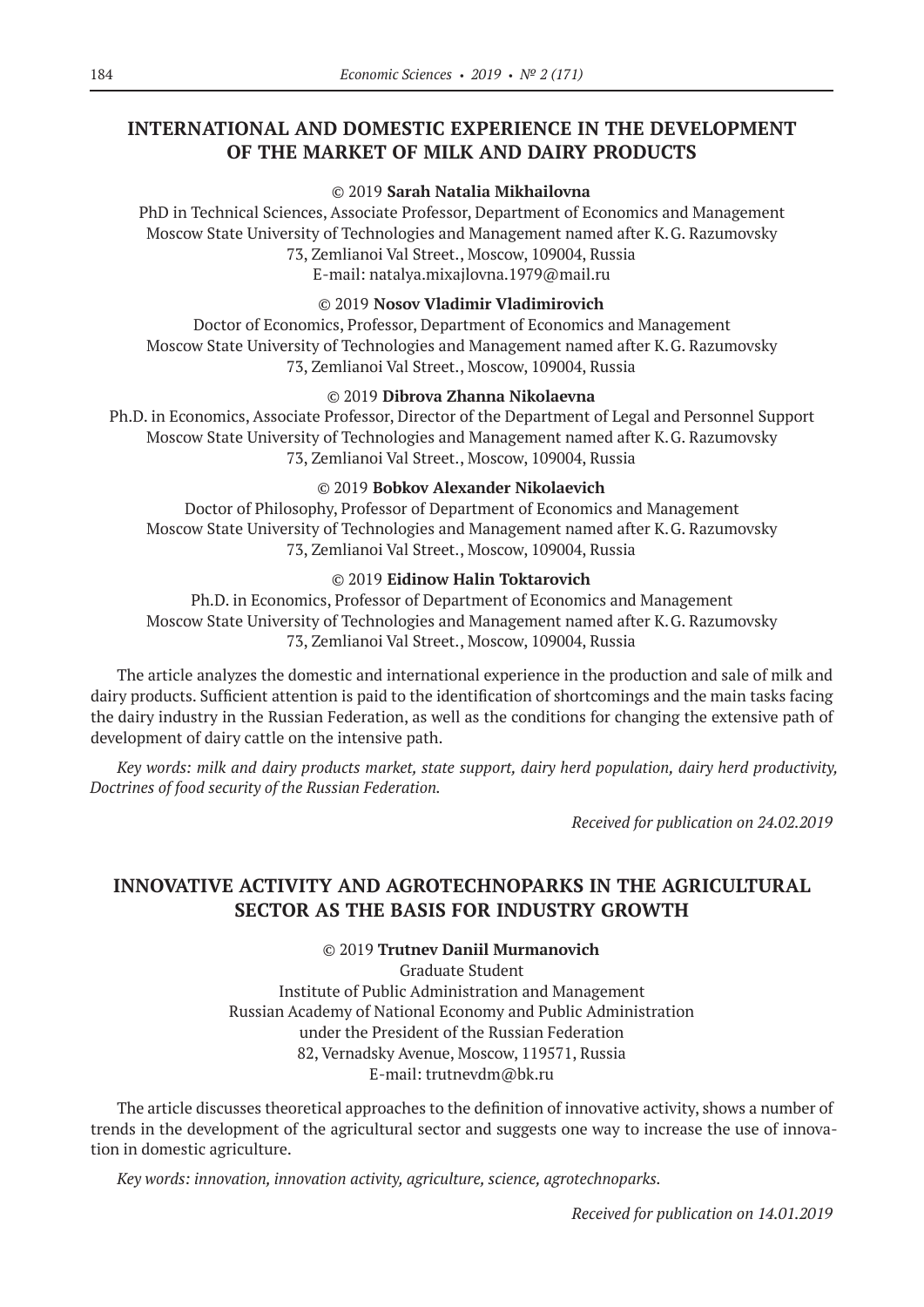# **INFLUENCE OF SOCIO-ECONOMIC FACTORS ON THE PROCESS OF REPRODUCTION OF LABOR RESOURCES IN AGRICULTURE OF THE ALTAI REGION**

#### ©© 2019 **Belyaev Viktor Ivanovich**

Doctor in Economics, Professor Altai State University 61, Lenin Avenue, Barnaul, 656049, Russia E‑mail: belyaevvi@mail.ru

#### ©© 2019 **Kudinova Margarita Gennadevna**

PhD in Economics, Associate Professor, Head Department of Finance, Accounting and Audit Altai State Agrarian University 98, Krasnoarmeysky Avenue, Barnaul, 656049, Russia E‑mail: kudinova\_margarita@mail.ru

#### ©© 2019 **Fedulova Inna Vladimirovna**

PhD in Economics, Associate Professor, Department of Finance, Accounting and Audit Altai State Agrarian University 98, Krasnoarmeysky Avenue, Barnaul, 656049, Russia E‑mail: fedulova\_innavl@mail.ru

#### ©© 2019 **Bezgodova Olga Igorevna**

Graduate Student Altai State University 61, Lenin Avenue, Barnaul, 656049, Russia E‑mail: bezgodova.olenka@mail.ru

#### ©© 2019 **Kudinov Bogdan Dmitrievich**

Altai State Agrarian University 98, Krasnoarmeysky Avenue, Barnaul, 656049, Russia E‑mail: kudinov\_bogdan@mail.ru

It developed today the negative situation with reproduction of a manpower in the majority of regions of Altai Krai is happy. This fact has considerable impact on labor productivity, and, therefore, and on all main socio-economic indexes of agricultural production. Considerably limits possibilities of a further sustainable development of agrarian and industrial complex of the region.

*Key words: labor market, manpower, agriculture, productivity, reproduction, staffing.*

*Received for publication on 14.02.2019*

## **FUNCTIONAL INSTABILITY AS PROBLEM OF MODERN SOCIETY**

#### ©© 2019 **Khatanzeysky Konstantin Kimovich**

Candidate of Philosophy, Department of Advertising and Public Relations Peter the Great St. Petersburg Polytechnic University (SPbPU) 29, Polytechnic Street, St. Petersburg, 194064, Russia E‑mail: hatanzkk@mail.ru.

#### ©© 2019 **Zabelin Boris Fedorovich**

Ph.D. in Economics Institute of Industrial Management, Economics and Trade Peter the Great St. Petersburg Polytechnic University (SPbPU) 29, Polytechnic Street, St. Petersburg, 194064, Russia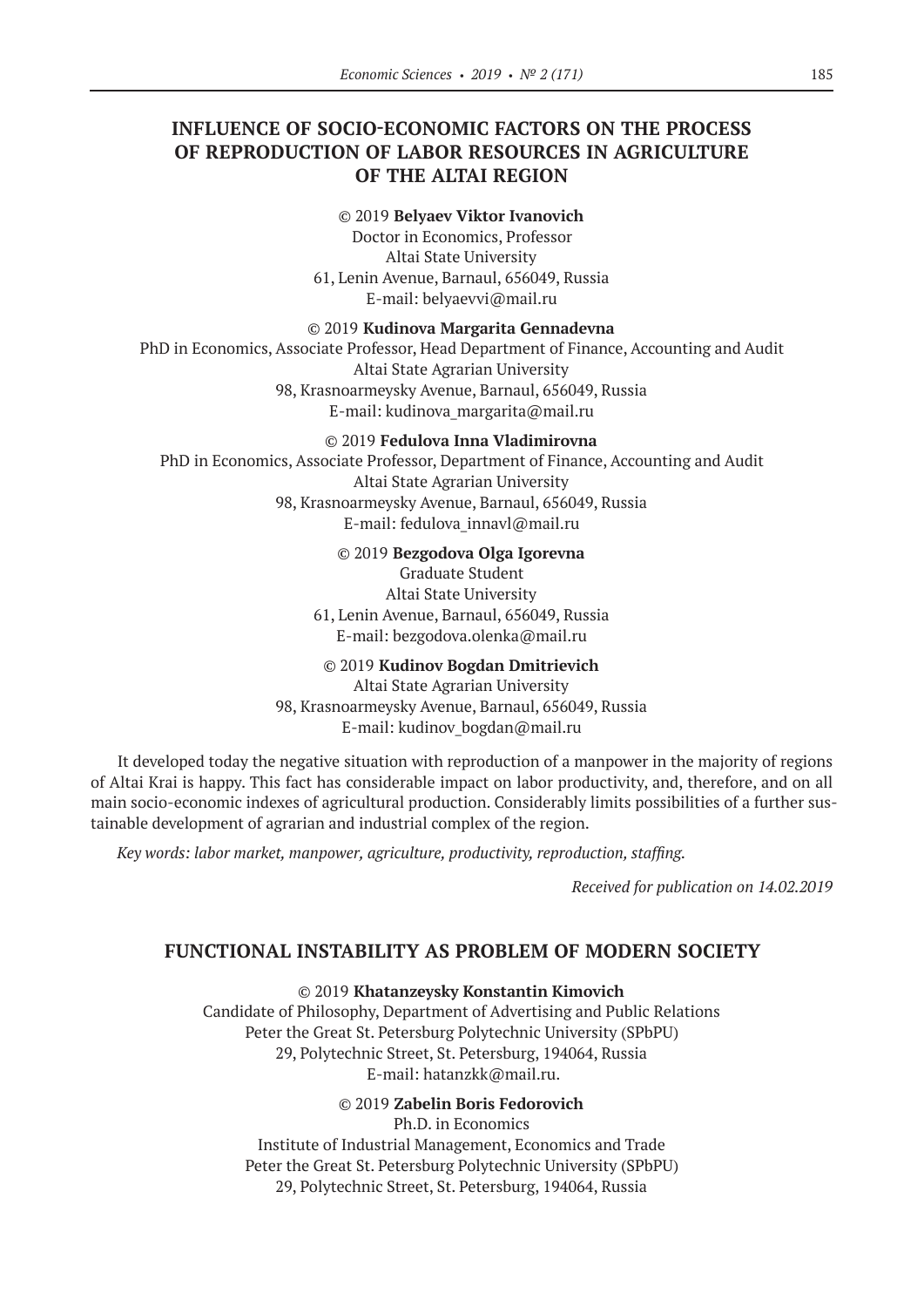E‑mail: zabelinbf@mail.ru.

©© 2019 **Nikishin Vadim Mikhailovich**

Ph.D. in Economics, Associate Professor St. Petersburg State Electrotechnical University «LETI» named after V.I. Ulyanov (Lenin) 5, Professor Popova Street, St. Petersburg, 197376, Russia

> ©© 2019 **Konnikov Evgeny Alexandrovich** Institute of Industrial Management, Economics and Trade Peter the Great St. Petersburg Polytechnic University (SPbPU) 29, Polytechnic Street, St. Petersburg, 194064, Russia E‑mail: konnikov.evgeniy@gmail.com

The article analyzes the problem of social transformation of society. The phenomenon of the Internet influence on social changes is singled out, the ideas about the mechanisms of social changes, the problem of transformation of social systems under the influence of scientific and technological progress are described. The system of development of information technologies in modern society, given the huge field of network space, involves an active impact on the management tools of social processes, in particular, provokes the emergence of social conflicts.

*Key words: social transformation, dysfunction of social institutions, information and communication society, virtual reality, mechanisms and logic of change, the impact of social networks on the individual.*

*Received for publication on 28.02.2019*

## **SME STATE REGULATION MEASURES IN THE EU AND RUSSIA (PART 2)**

#### ©© 2019 **Khotyasheva Olga Mikhailovna**

Ph. D. in Economics Associate Professor of Department of Management, Marketing and FEA Head of OMTU Master's Program Director of Fund for Innovation and Business Incubation Moscow State Institute of International Relations (University) of the Ministry for Foreign Affairs of Russia (MGIMO) 76, Vernadskogo pr., Moscow, 119454, Russia

©© 2019 **Slesarev Maxim Aleksandrovich**

Lecturer Department of Management, marketing and FEA Deputy Director of Business Incubator Moscow State Institute of International Relations (University) of the Ministry for Foreign Affairs of Russia (MGIMO) 76, Vernadskogo pr., Moscow, 119454, Russia

This article provides an overview of government measures to regulate and support small and mediumsized enterprises (SMEs) in Russia and the EU, as well as a general assessment of the economic situation in this sector. The first part reflects the specifics of state regulation of entrepreneurship in the EU and lists the main tools and principles of this activity. In particular, the article examines the Law on Small Enterprises of the EU (SBA) and the COSME Program as key acts in the sphere of SME regulation. The second part is devoted to measures of enterprise development in Russia. It provides statistics on the role and current situation of the SME sector in the Russian economy, reviews existing support measures. Particular attention is paid to the gaps in the state policy of supporting entrepreneurship, which must be eliminated in the near future, including by borrowing European experience.

*Key words: entrepreneurship, enterprise, business, small business, SME, state regulation, economy, EU, European Union.*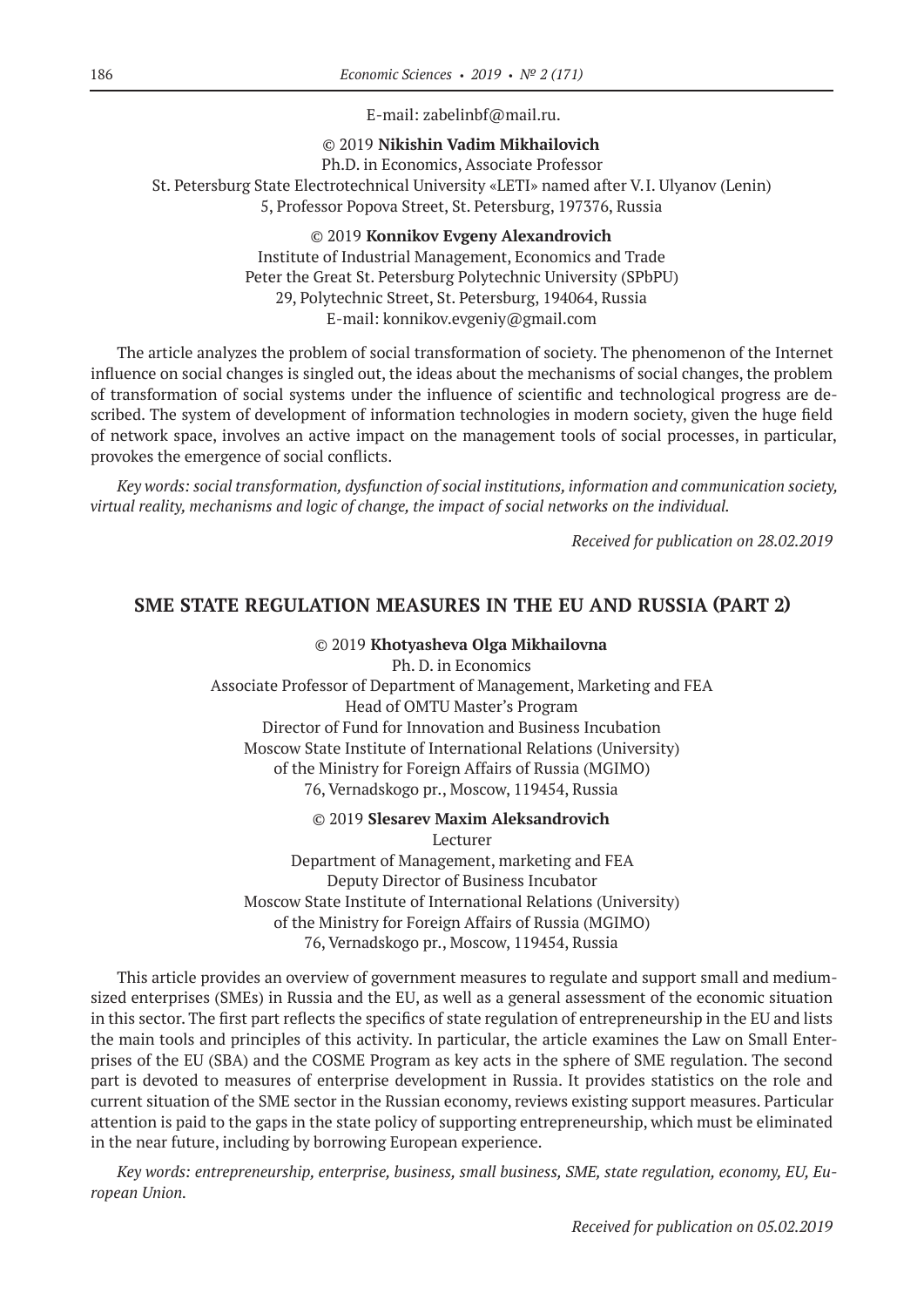# **TO THE QUESTION OF THE FINANCING OF THE DEVELOPMENT PROGRAMMES OF THE CAUCASIAN MINERAL WATERS RESORT**

©© 2019 **Hurmagov Ibrahim Aliyevich**

Candidate of economic sciences, Associate Professor, Department of Economics and antitrust policy Russian Academy of national economy and public administration under the President of the Russian Federation, North-Caucasus Institute-branch Russia, 357502, Pyatigorsk, ul. Dunaevsky, 5

Email: Ibragim-kn@mail.ru

This article discusses the main directions, ways and means to achieve the strategic objectives of sustainable development and national security of the Russian Federation on the territory of the North Caucasus Federal District until the year 2025.

*Key words: resorts, natural resources, ecology, strategy, software, finance, investment, budget control.*

#### **References**

- 1. The strategy for socio-economic development of the North Caucasus Federal District until the year 2025. Approved by the Decree of the Government of the Russian Federation dated September 6, 2010 year no. 1485.— Electronic access: рinfo@krskfo.ru
- 2. *Kolomiets L.G.* The dissertation on competition of a scientific degree of the doctor of economic sciences «realization of economic interests in the system of insurance».-Moscow, 2010. - Electronic access: new-disser.ru

*Received for publication on 08.02.2019*

# **PSYCHOLOGICAL MINIECONOMY OF THE DEVELOPING TRAINING OF SPORTS MANAGERS AS A SCIENTIFIC PROBLEM**

©© 2019 **Popova Elena Aleksandrovna**

Doctor of Economics, Associate Professor South Ural State University (State Scientific University) 76, Lenin Street, Chelyabinsk, 454080, Russia E‑mail: 73519045153@yandex.ru

©© 2019 **Bazelyuk Vladimir Vasilyevich** Doctor of Pedagogical Sciences, Professor

South Ural State University (State Scientific University) 76, Lenin Street, Chelyabinsk, 454080, Russia E-mail: bazeluk vladimir@mail.ru

©© 2019 **Demin Aleksander Alekseevich** PhD in Economics, Associate Professor South Ural State University (State Scientific University) 76, Lenin Street, Chelyabinsk, 454080, Russia E-mail: deminaa@susu.ru

Basic provisions of the dialektiko-materialistic theory of psychological minieconomy of the developing training of sports managers are presented. The methods recommended for a research of a scientific problem which according to the contents is multidimensional and «eternal» from positions of the broughtup questions within education economy are classified. Special attention is paid to algorithmic representation of psychological minieconomy of the developing training and educational activity of higher education institution of physical culture.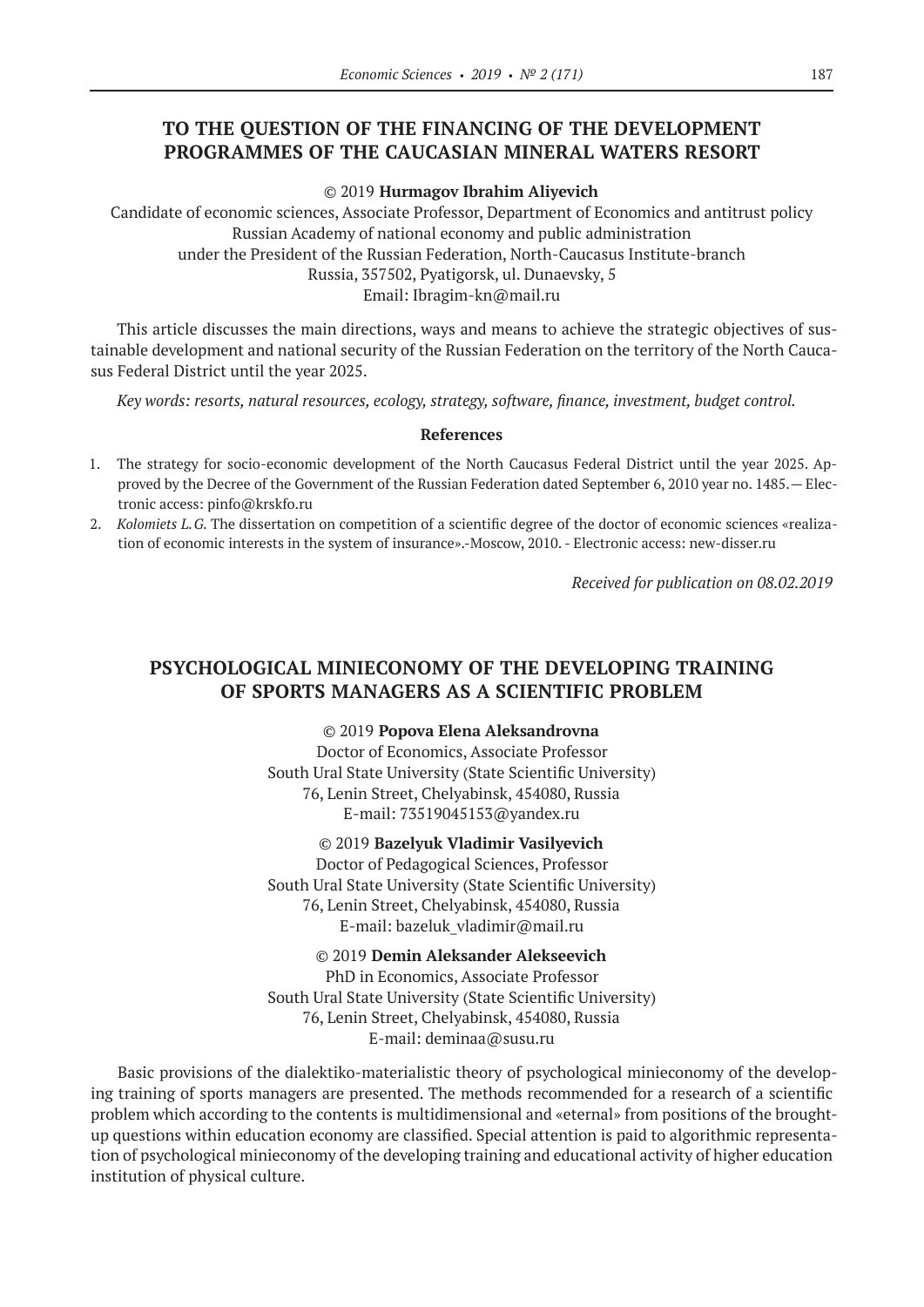*Key words: education, communication, thinking developing training, minieconomy, psychology of the personality conducting activity, sports management.*

#### **References**

- 1. *Davydov, V.V.* Problems of the developing training / V.V. Davydov.— M.: Academy, 2004.— 288 pages.
- 2. *Neverkovich, S.D*. Ekonomika of education / S.D. Neverkovich, A.A. Popova.— M.: Russian joint stock company, 2018.— 161 pages.
- 3. *Popova, A.A.* Ekonomika of education / A.A. Popova.— M.: Russian joint stock company, 2018.— 302 pages.
- 4. *Popov, A.N.* Didaktika and philosophy of sports management / A.N. Popov.— Chelyabinsk: Ural State University of physical culture, 2018.— 197 pages.
- 5. Economic psychology: sociocultural approach / Under the editorship of. I.V. Andreeva.— SPb.: St. Petersburg, 2000.— 512 pages.

*Received for publication on 28.02.2019*

# **ORGANIZATION OF ACTIVITIES OF REGIONAL EXECUTIVE AUTHORITIES TO SUPPORT SOCIAL ENTREPRENEURSHIP**

#### ©© 2019 **Jamaludinova Madina Unusalieva**

PhD in Economics, Associate Professor of the Department of State and Municipal Management Dagestan State University

4A, Batyraya, Makhachkala, 367027, Russia E-mail: madina0880@mail.ru

To date, the Institute of small and medium-sized enterprises (SMEs) is the basis for the effective development of the economic sphere, as without it it is impossible to create a market structure of the economy. SMEs not only participate in the development of the country's economy as a whole, but also contribute to scientific and technological progress, as well as perform a large socio-economic role, as it is one of the key sources of growth in the production sector of goods and services, and also has an impact on the development of the standard of living of the population. In this regard, the so-called «social entrepreneurship» (SP) is increasingly mentioned in the Russian Federation, which is aimed at solving the most acute social problems of society.

The problem of development of the joint venture is quite relevant, as:

- the regulatory and legal framework of the regions, which would regulate the activities of regional Executive bodies in the field of social entrepreneurship, is not developed;
- there are no measures aimed at promoting the activities of socially oriented enterprises, which leads to a weak awareness of the population about this type of activity;
- there are no special measures to support social entrepreneurs aimed at the development of socially oriented enterprises and the implementation of social projects in the region.

*Key words: social entrepreneurship, small and medium business, target funds, state support, social and economic development.*

#### **Reference**

- 1. *Dzhamaludinova M. Yu. Borisova Yu.A.* «State support for the development of social entrepreneurship in Russia» // Quarterly scientific and information magazine: «Regional problems of economic transformation.» № 12. Moscow. Publishing house «Science plus», 2018. P.34–38.
- 2. *Novikov, I. V., Kibalnikova, M.A.* Social entrepreneurship as a way to establish cooperation between society, business and government / I.V. Novikova, M.A. Kibalnikov // Scientific research and development young scientists.— 2016.— № 9–2.— P. 132–137.
- 3. *Khetagurov, I.* Social entrepreneurship as a tool for socio-economic development of the state / I. Khetagurov // Actual aspects of modern science: materials of XVI-th Intern. scientific practice. Conf. - OOO «welcome», 2017. - P. 69–74.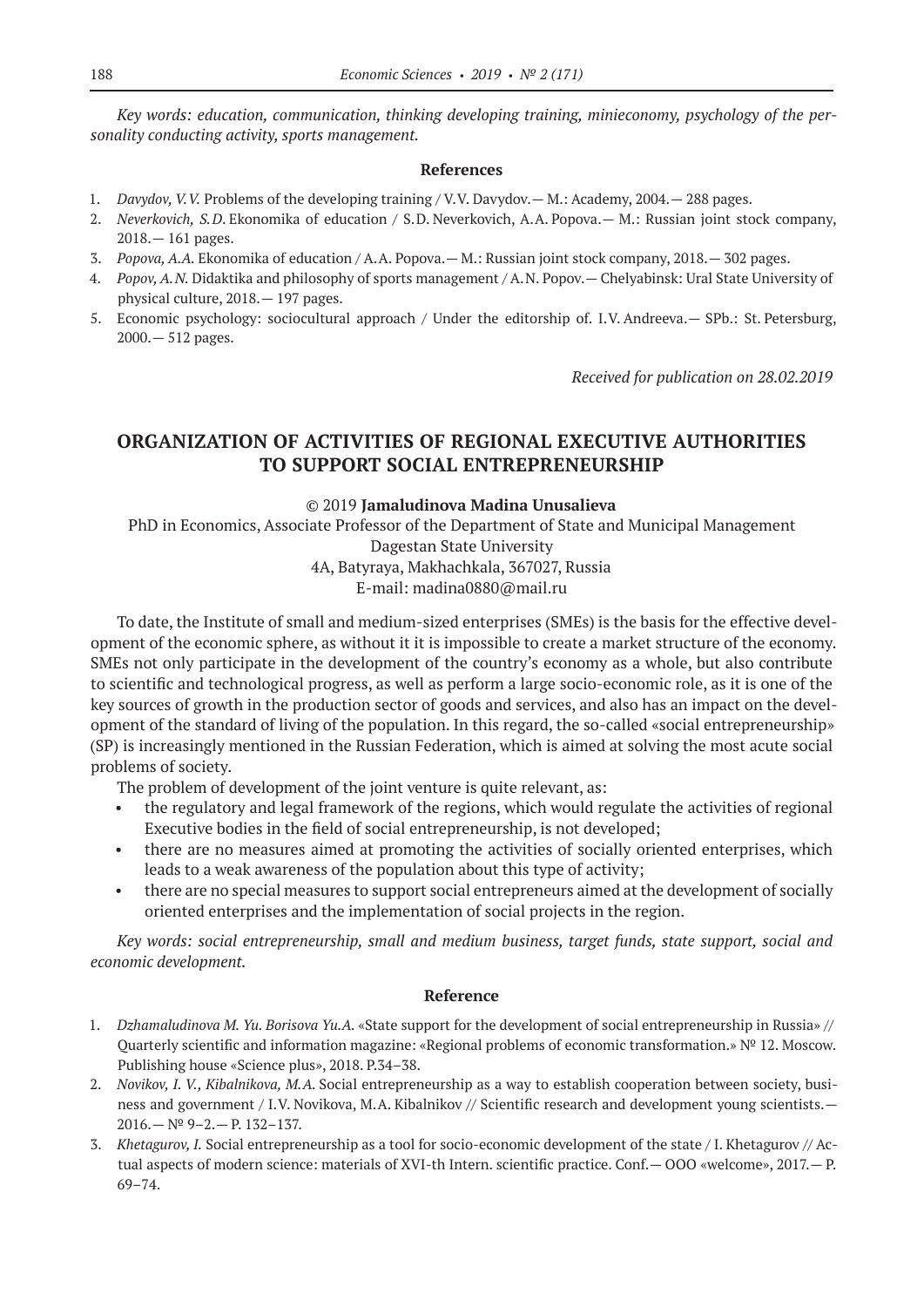- 4. Fund of regional social programs «Our future» access Mode: http://www.nb-fund.ru (date and time of circulation 20.01.2018 at 14: 15).
- 5. About the approval of the action plan («road map») «Support of access of non-governmental organizations to provision of services in the social sphere»: the order of the Government of the Russian Federation of June 8, 2016 No. 1144-p // Russian Federation legislation Assembly. - 2016. - Nº 26. - St. 4074.
- 6. About the approval of the action plan («road map») «Support of access of non-governmental organizations to provision of services in the social sphere»: the order of the Government of the Russian Federation of June 8, 2016 No. 1144-p // Russian Federation legislation Assembly. - 2016. - Nº 26. - St. 4074.
- 7. About the approval of the standard of development of the competition in subjects of the Russian Federation: the order of the Government of the Russian Federation of September 5, 2015 No. 1738-p. on 17.09.2016 g) // collected legislation of the Russian Federation.— 2015.— № 37.— St. 5176.

*Received for publication on 23.02.2019*

# **FINANCE, MONEY CIRCULATION AND CREDIT**

# **THE COST ASPECT OF THE IMCP (INITIAL MAXIMUM CONTRACT PRICE) IN PROCUREMENT ACTIVITIES**

©© 2019 **Rovbel Rostislav Leonidovich**

Deputy Governor of the Smolensk region 1, Lenin Square, Smolensk, 214008, Russia E-mail: rovbel\_rl@admin-smolensk.ru

This article represents the mechanism of formation and use of the IMCP in procurement activities. The author proposes to highlight the cost aspect of the IMCP on the basis of the existing types of value in the valuation activity. The relevance of the topic lies in the author's assumption that the increase in the efficiency of the procurement system depends on the value characteristic of the IMCP.

*Key words: procurement, initial maximum contract price (IMCP), market value.*

#### **References**

- 1. *Bakulina A.A. Rovbel' R.L.* (2018) Integraciya instrumentov instituta ocenki v procedury obosnovaniya nachal'noj (maksimal'noj) ceny kontrakta v zakupochnoj deyatel'nosti // Strategicheskie resheniya i risk-menedzhment. № 2 (105) S.70–75.
- 2. *Belyakova E.P.* Pravovye formy planirovaniya zakupok tovarov, rabot i uslug dlya gosudarstvennyh nuzhd // Elektronnyj vestnik Rostovskogo social'no-ehkonomicheskogo instituta. 2016. № 3. S. 16–29.
- 3. *Smotrickaya I. I., Shuvalov S.S.* (2017) Razvitie instituta publichnyh zakupok (k formirovaniyu novoj modeli kontraktnoj sistemy zakupok) // Ekonomicheskie i social'nye peremeny: fakty, tendencii, prognoz. № 5 (53). S. 99–114.
- 4. *Tomas Nehgl, Rid K. Holden.* Strategiya i taktika cenoobrazovaniya. Rukovodstvo dlya prinyatiya reshenij, prinosyashchih pribyl'. Izd.— Piter, 2011, s. 544.
- 5. *Fedotova M.A., Bakulina A.A.* (2018) Problemy ocenki stoimosti aktivov promyshlennyh predpriyatij v usloviyah ehkonomicheskogo krizisa // Izvestiya vysshih uchebnyh zavedenij. Tekhnologiya tekstil'noj promyshlennosti. Nº 1 (373) S.24-26.

*Received for publication on 24.02.2019*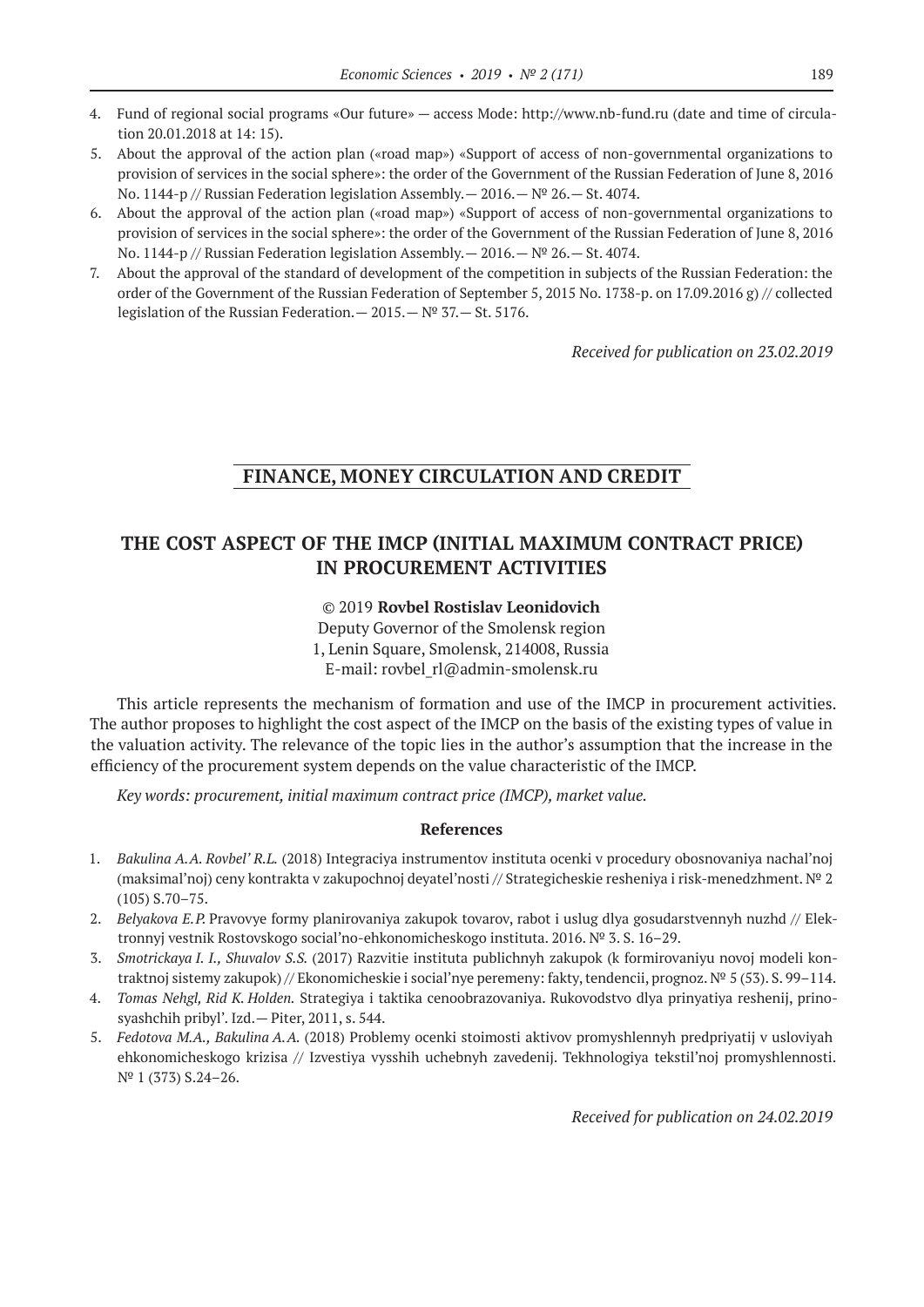# **ELECTRONIC CASH: THEORETICAL ASPECTS OF THE STUDY**

©© 2019 **Levchenko Larisa Vladimirovna**

PhD in Economics, Associate Professor Samara State University of Economics 141, Soviet Army Street, Samara, 443090, Russia E-mail: lvls@mail.ru

©© 2019 **Chechenkova Elena Anatolyevna**

Samara State University of Economics 141, Soviet Army Street, Samara, 443090, Russia E-mail: chechenkova ea@mail.ru

The article reveals the content of the concept of electronic money, discusses the problems of regulation of the electronic money market in modern Russia and abroad. The approaches of the European Union, the USA and China in the issues of regulating the circulation of electronic money in the current financial market are characterized.

*Key words: electronic money, electronic money. payment systems, electronic payment services, cash flow.*

*Received for publication on 14.02.2019*

# **BOOK KEEPING, STATISTICS**

# **BALANCED SCORECARD AS A METHOD OF ESTIMATION OF EFFICIENCY OF ACTIVITY OF REPRESENTATIVE OFFICES OF BUSINESS ENTITIES OF RUSSIA ABROAD**

## ©© 2019 **Burtseva Ksenia Yurievna**

PhD in Economics, Associate Professor of Department of Accounting, Analysis and Audit Financial University under the Government of the Russian Federation 49, Leningradsky Prospect, Moscow, 125993, Russia E‑mail: aksentiya@mail.ru

## ©© 2019 **Petrov Alexander Mikhailovich**

Doctor of Economic Sciences, Professor of Department of the Accounting, Analysis and Audit Financial University under the Government of the Russian Federation 49, Leningradsky Prospect, Moscow, 125993, Russia E‑mail: palmi@inbox.ru

©© 2019 **Gizatullina Olga Mikhailovna**

PhD in Economics, Associate Professor of Department of Accounting, Analysis and Audit Financial University under the Government of the Russian Federation 49, Leningradsky Prospect, Moscow, 125993, Russia E-mail: olgasergee@mail.ru

The rapid development of the Russian economy, including the increase in the number of Russian representative offices of economic entities abroad, is accompanied by the processes of toughening competition and changing the business environment, which leads to the complexity of accounting and evaluation of the effectiveness of the representative offices of domestic companies abroad.

*Key words: representation of economic entities of Russia abroad, balanced scorecard, performance evaluation.*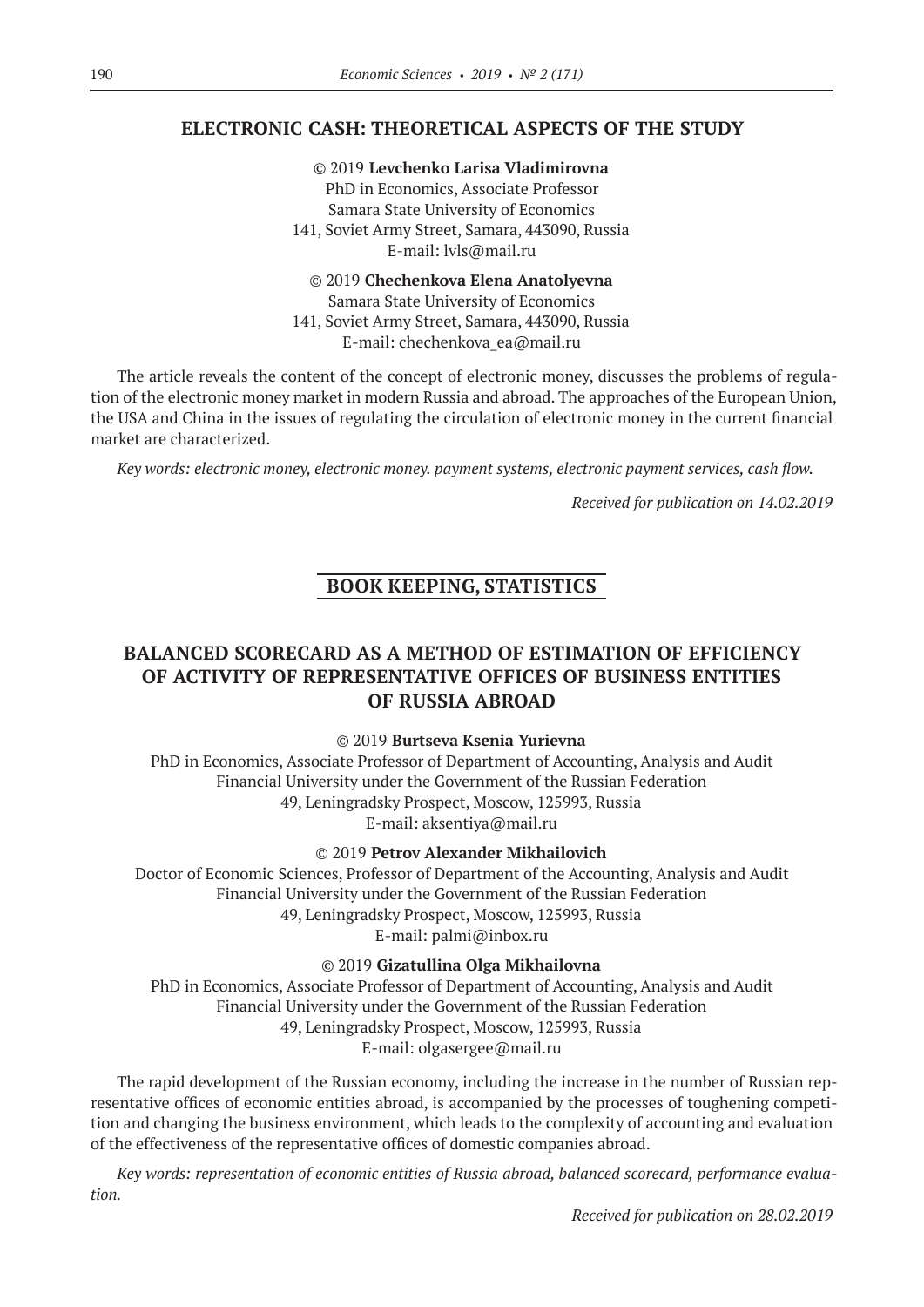# **SYSTEM FOR ASSESSMENT OF RISKS CAUSED BY THE INFLUENCE OF THE HARSH CLIMATIC CONDITIONS ON THE ECONOMY OF THE ARCTIC ZONE OF THE RUSSIAN FEDERATION**

©© 2019 **Schneider Olga Vladimirovna**

Ph.D. in Economics, Associate Professor of Department of the Accounting, Analysis and Audit Financial University under the Government of the Russian Federation 49, Leningradsky Prospect, Moscow, 125993, Russia E-mail: shnaider-o@mail.ru

#### ©© 2019 **Petrov Alexander Mikhailovich**

Doctor of Economics, Professor, Professor of Department of the Accounting, Analysis and Audit Financial University under the Government of the Russian Federation 49, Leningradsky Prospect, Moscow, 125993, Russia E‑mail: palmi@inbox.ru

©© 2019 **Borovitskaya Marina Vladimirovna**

Ph.D. in Economics, Associate Professor of Department of the Accounting, Analysis and Audit Financial University under the Government of the Russian Federation 49, Leningradsky Prospect, Moscow, 125993, Russia E-mail: geht066@mail.ru

The modern world community is increasingly paying attention to the risk assessment system. Currently, the issues of risk assessment due to the influence of harsh climatic conditions on the economy of the Arctic zone of the Russian Federation are the most controversial and relevant in connection with the increased interest of leading world countries to this part of the Earth's hemisphere. Activities in the field of environmental protection are gaining an undeniable interest of all mankind, while also affecting the trends in the development of approaches to environmental and social analysis.

*Key words: Arctic, economy, Northern Sea Route, socio-economic development, ecosystem, sustainability, climate change, risks, strategy.*

*Received for publication on 14.02.2019*

# **PRODUCTION WASTE: CURRENT ISSUES AND TECHNICAL AND ECONOMIC JUSTIFICATION OF RESOURCE-SAVING TECHNOLOGY IMPLEMENTATION**

©© 2019 **Barilenko Vladimir Ivanovich**

Doctor of Economic Sciences, Professor of Department of the Accounting, Analysis and Audit Financial University under the Government of the Russian Federation 49, Leningradsky Prospect, Moscow, 125993, Russia E‑mail: vbarilenko@fa.ru

©© 2019 **Nikiforova Elena Vladimirovna**

Doctor of Economic Sciences, Professor of Department of the Accounting, Analysis and Audit Financial University under the Government of the Russian Federation 49, Leningradsky Prospect, Moscow, 125993, Russia E‑mail: EVNikiforova@fa.ru

The article reveals the importance of resource-saving technologies of enterprises reducing the level of waste in the production process, which in turn reduces the cost-effectiveness, increases the level of its competitiveness and financial sustainability. The factor of a high level of competitiveness of any enterprise is its waste-free activity, which has a positive effect on the financial result, due to the efficient use of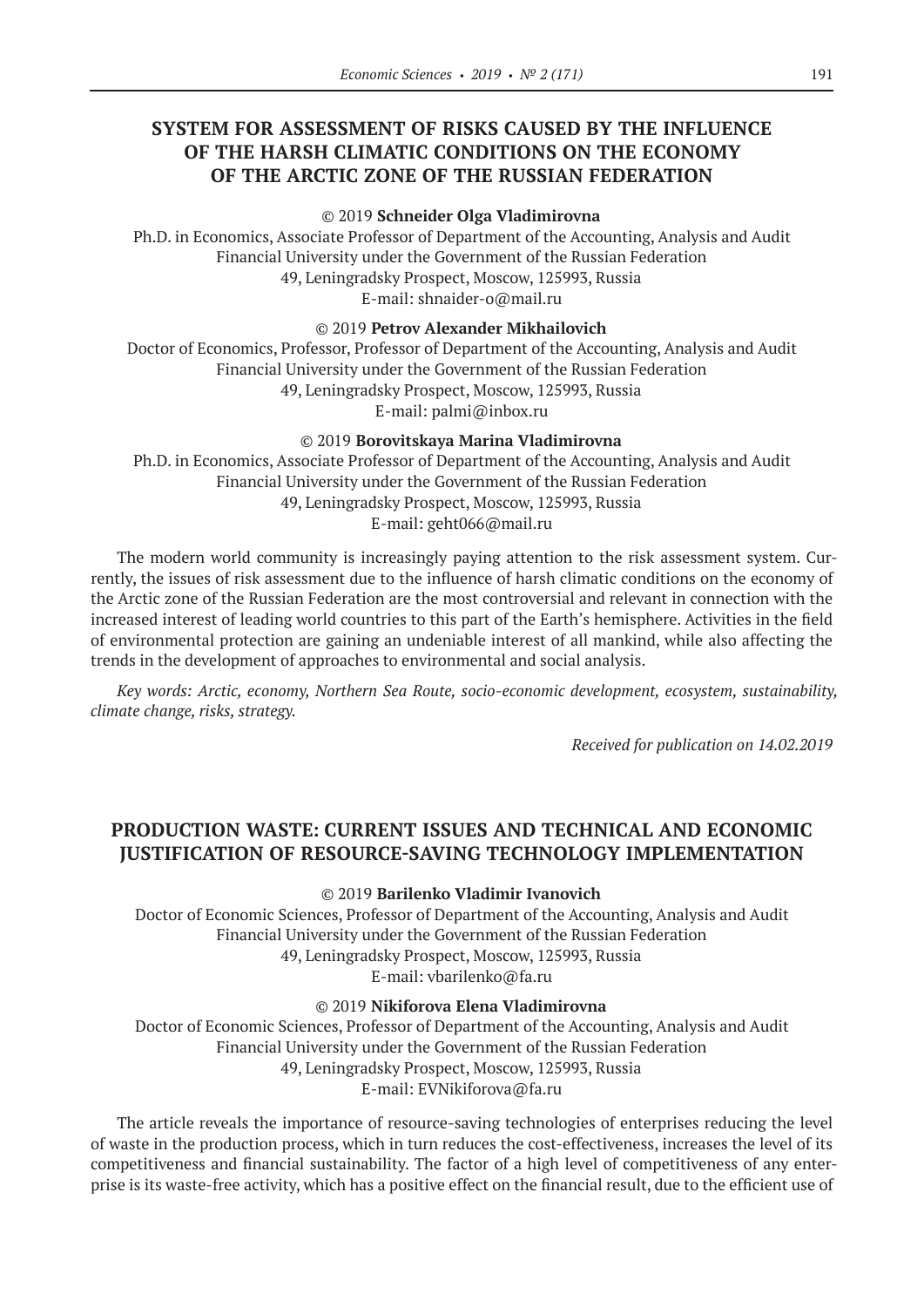resources.

*Key words: waste, technology, resource saving, economic justification, production, costs, financial sustainability, financial result, factor, efficiency.*

*Received for publication on 08.02.2019*

# **COMPARATIVE ANALYSIS OF FACTORS AND INCENTIVES FOR WASTE TREATMENT: INTERNATIONAL EXPERIENCE**

©© 2019 **Nikiforova Natalya Aleksandrovna**

PhD in Economics, Associate Professor, Professor of the Department of Accounting, Analysis and Audit Financial University under the Government of the Russian Federation 49, Leningradsky Prospect, Moscow, 125993, Russia E‑mail: nanikiforova@fa.ru

©© 2019 **Milovidova Svetlana Nikolaevna**

PhD in Economics, Associate Professor of the Department of Accounting, Analysis and Audit Financial University under the Government of the Russian Federation 49, Leningradsky Prospect, Moscow, 125993, Russia E-mail: snmilovidova@fa.ru

Increased household recycling is a policy goal in many countries. Household recycling is, to a large extent, based on voluntary efforts. Therefore, it is interesting to understand the mechanisms behind voluntary solutions for recycling household waste and their impact on various strategic measures. The article describes the differences in the factors affecting the activities of recycling household waste. For 10 countries analyzed the most important motives for the processing of household waste. The increase in the provision of household waste treatment services has a significant impact on the collection and recycling of household waste using the most efficient methods. In addition, the results show that developing monetary incentives can be important to avoid crowding out morally motivated voluntary fees, as evidenced by Korea's success.

*Key words: comparative analysis, recycling of domestic waste, international comparison, recycling activities.*

*Received for publication on 15.02.2019*

# **FOREIGN COMPANIES REPRESENTATIVE OFFICES FUNCTIONING ANALYSIS IN THE RUSSIA TAXI MARKET**

©© 2019 **Petrov Alexander Mikhailovich**

Doctor of Economic Sciences, Professor of Department of the Accounting, Analysis and Audit Financial University under the Government of the Russian Federation 49, Leningradsky Prospect, Moscow, 125993, Russia E‑mail: palmi@inbox.ru

©© 2019 **Burtseva Ksenia Yurievna**

PhD in Economics Associate Professor of Department of Accounting, Analysis and Audit Financial University under the Government of the Russian Federation 49, Leningradsky Prospect, Moscow, 125993, Russia E‑mail: aksentiya@mail.ru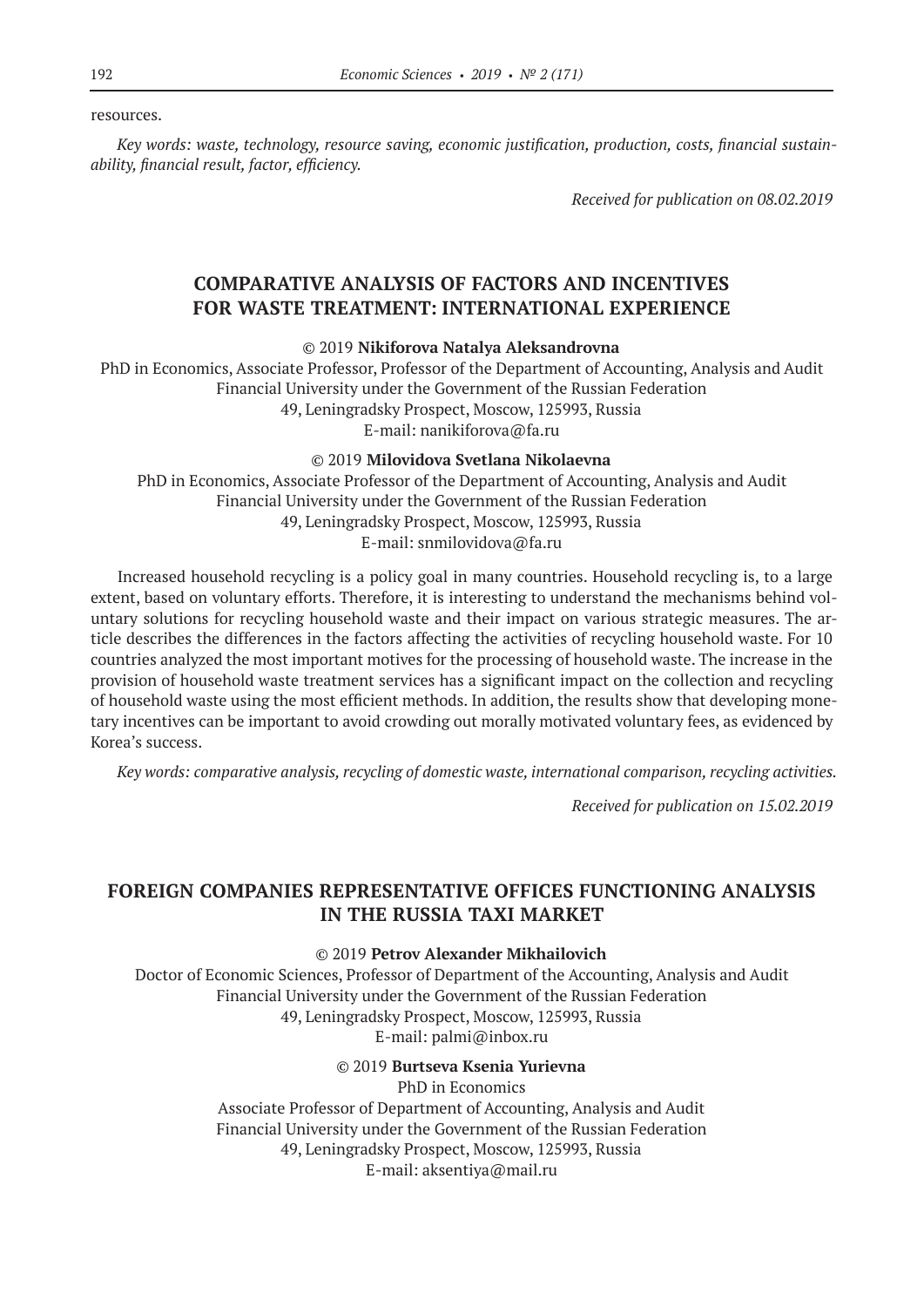#### ©© 2019 **Korolev Alexey Alekseevich**

Postgraduate Student of Department of Accounting, Analysis and Audit Financial University under the Government of the Russian Federation 49, Leningradsky Prospect, Moscow, 125993, Russia E-mail: korolev alexey@mail.ru

There are a comprehensive penetration of international companies and the application of global business models in regional markets in the context of globalization processes in the economic system. Quite recently, the absolute dominance of the illegal sector was observed in the Russia passenger transportation market, which was replaced by significant market growth dynamics and a transformation of the organization of its operation that ensures the penetration of modern global technologies. One of the dominant companies in the Russian taxi market is the international company «Gett», which is of particular interest for analyzing the taxi market and the international offices characteristics of functioning in Russia.

*Key words: taxi market, passenger traffic, foreign representative offices, strategy, business model.*

*Received for publication on 23.02.2019*

# **WORLD ECONOMY**

# **MEGAREGIONAL PARTNERSHIPS IN THE TRANSATLANTIC REGION: CHALLENGES AND OBJECTIVES IN MODERN CONDITIONS**

#### ©© 2019 **Baryshnikov Pavel Yuryevich**

Graduate Student, Department of World Economy and World Finance Financial University under the Government of the Russian Federation 49, Leningradsky Prospect, Moscow, 125993, Russia

The article presents a comparative analysis of the provisions of the key trade and economic agreements between the countries of the transatlantic region, namely NAFTA, TTIP, CETA. In particular, the study analyzes the goals, objectives and structure of the agreements. Based on the analysis, conclusions are drawn about the main similarities, differences, as well as the vector of development of agreements. The author also raises the issue of problems arising during the negotiation processes on agreements, which indicates the existing contradictions between the participating countries. The results of the study may help to gain a deeper understanding of the current trends in international economic integration, as well as the features of mega-regional trade and economic agreements of a new type.

*Key words: integration, mega-regional partnerships, trade agreements, NAFTA, USMCA, TTIP, CETA.*

*Received for publication on 11.02.2019*

# **ON DIRECTIONS OF DEVELOPMENT OF RUSSIAN-CHINESE INVESTMENT COOPERATION**

## ©© 2019 **Alekseev Peter Viktorovich**

PhD in Economics Leading Researcher of the Institute for the Research of International Economic relations Financial University under the Government of the Russian Federation